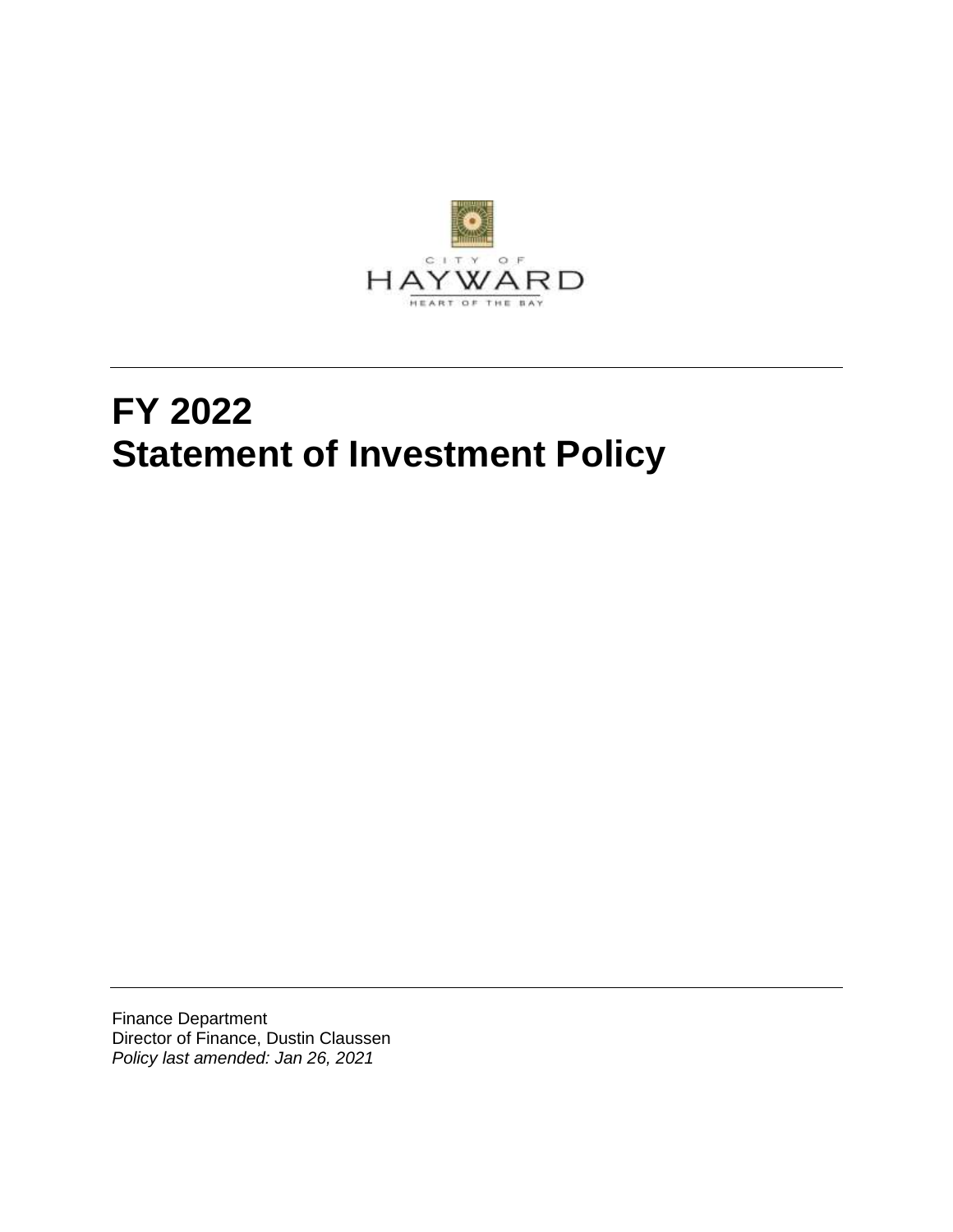# **Table of Contents**

| A.              |        |
|-----------------|--------|
| В.              |        |
| $\mathcal{C}$ . |        |
|                 |        |
| A.              |        |
| <b>B.</b>       |        |
| $\mathcal{C}$ . |        |
| D.              |        |
| E.              |        |
| F.              |        |
| G.              |        |
| Н.              |        |
| I.              |        |
| J.              |        |
| K.              |        |
| L.              |        |
| М.              |        |
| N.              |        |
| 0.              |        |
|                 |        |
|                 |        |
|                 |        |
|                 |        |
|                 | Page 1 |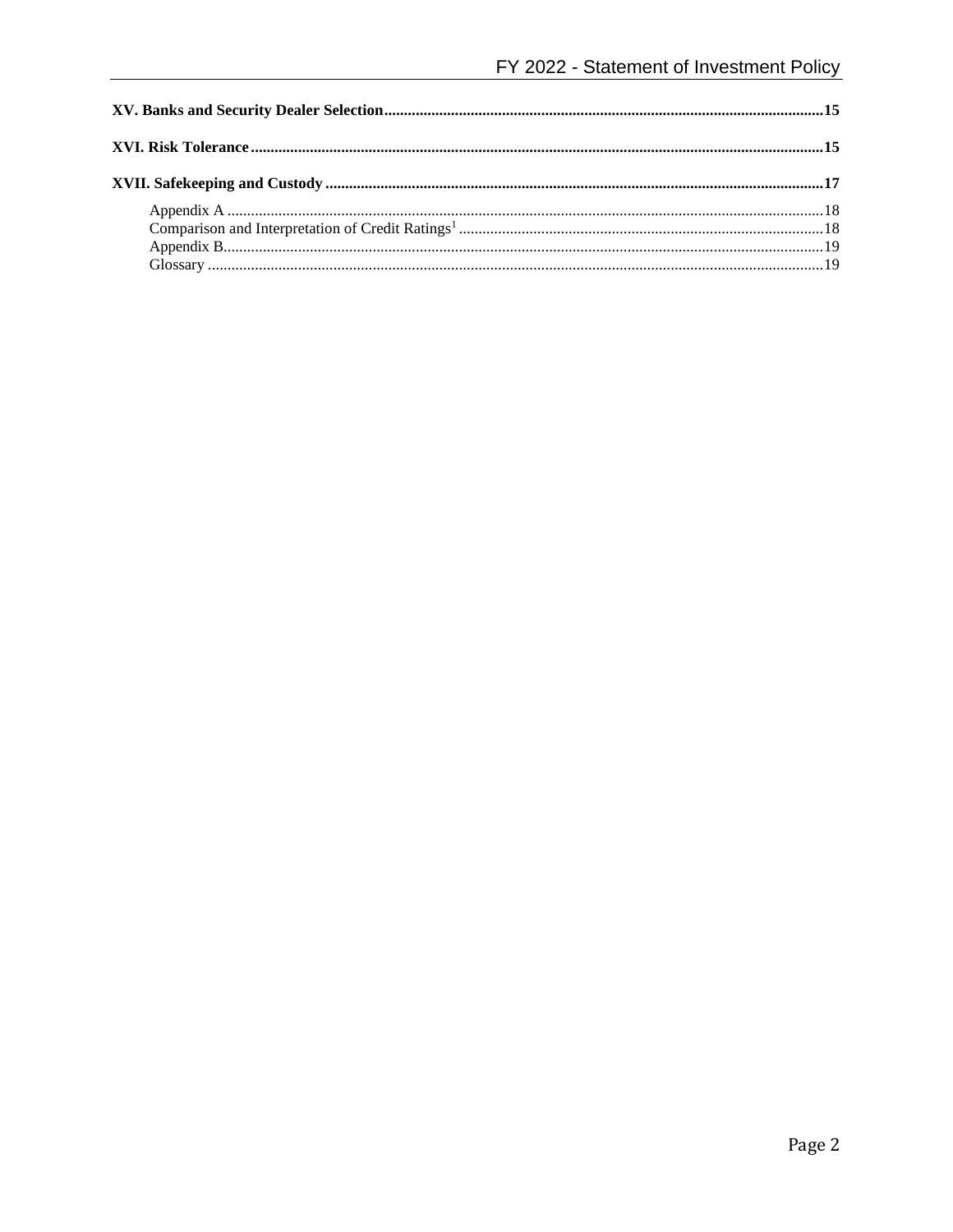## <span id="page-3-0"></span>**I. Introduction**

The purpose of this document is to identify various policies and procedures that enhance opportunities for a prudent and systematic investment policy and to organize and formalize investment-related activities. Activities that comprise good cash management include accurate cash projections, the expeditious collection of revenue, the control of disbursements, cost-effective banking relations, and arranging for a shortterm borrowing program that coordinates working capital requirements and investment opportunities.

- **A. Included** Funds included in this Statement of Investment Policy are described in the City's annual financial report, and include: General Fund, Special Revenue Funds, Capital Projects Funds, Enterprise Funds, Internal Service Funds, Fiduciary Funds, Housing Finance Agency Funds, Successor Hayward Housing Authority funds, and Hayward Redevelopment Agency Successor Agency funds. The Statement of Investment Policy applies to all transactions involving the financial assets and related activity of the foregoing funds.
- **B. Excluded** The following funds are excluded from the Statement of Investment Policy: Deferred Compensation Fund assets and monies held by a trustee or fiscal agent and pledged to the payment or security of bonds or other indebtedness, or obligations under a lease, installment sale, or other agreement of the City, or certificates of participation in those bonds, indebtedness, or lease installment sale, or other agreements may be invested in accordance with the ordinance, resolution, indenture or agreement approved by the City Council which govern the issuance of those bonds, or lease installment sale, or other agreement, rather than this Statement of Investment Policy.

#### <span id="page-3-1"></span>**II. Statement of Objectives**

It is the policy of the City of Hayward to invest public funds not required for immediate day-to-day operations in safe and liquid investments with maturities under five years, in conformance with the California state statutes governing the investment of public funds. Investments are intended to achieve a reasonable rate of return while minimizing the potential for capital losses arising from market changes or issuer default.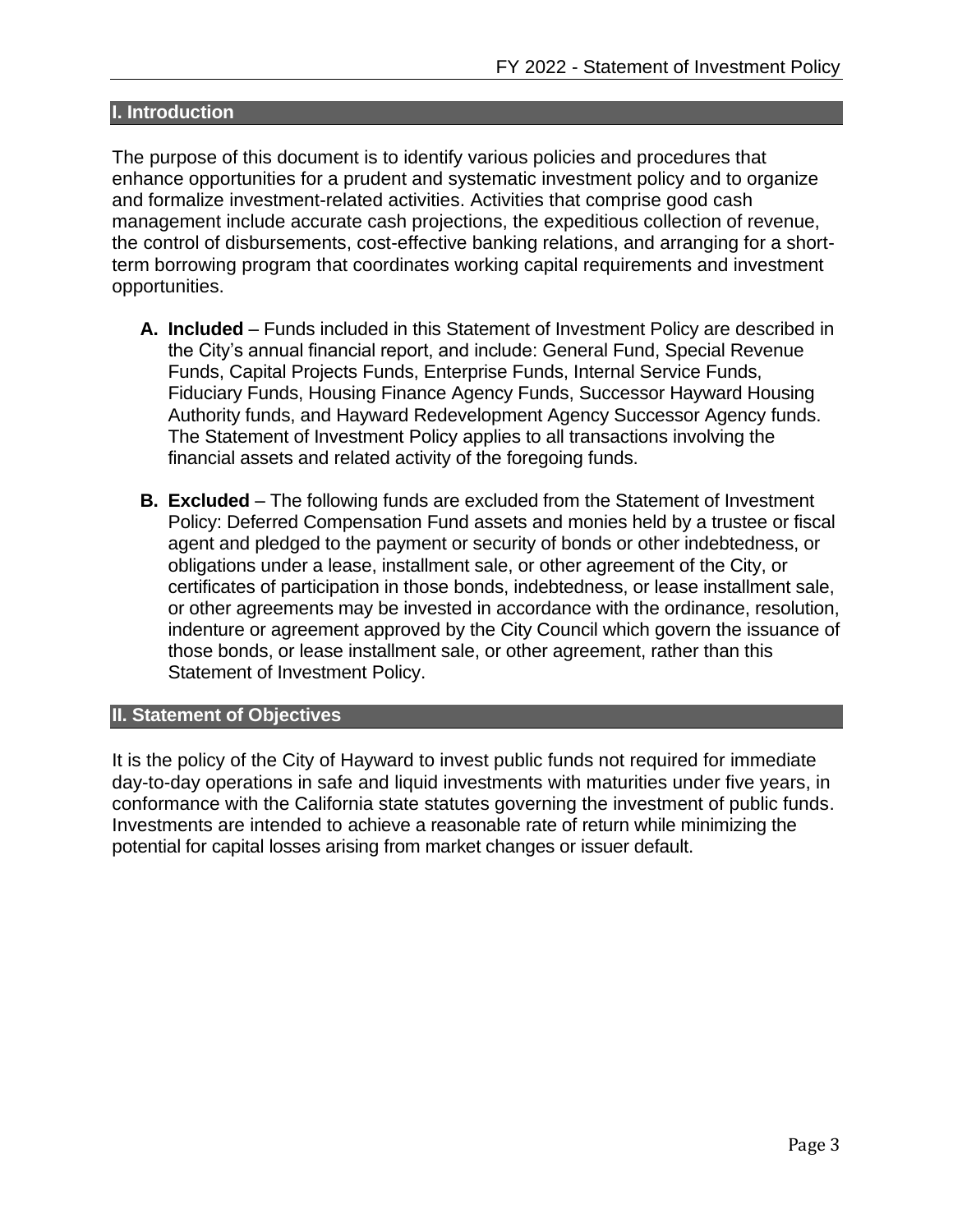In managing the City of Hayward's Investment Portfolio, the City's primary objectives are safety, liquidity, and yield.

- 1. **Safety** Safety of principal is the foremost objective of the City, followed by liquidity and yield. Each investment transaction shall seek to first ensure that capital losses are avoided, whether they are from securities defaults or erosion of market value.
- 2. **Liquidity** The City's investment portfolio will remain sufficiently liquid to enable the City to meet all operating requirements that might be reasonably anticipated.
- 3. **Yield** The City may establish a performance benchmark based on current investment objectives and constraints. The investment portfolio shall be managed to attain a market-average rate of return throughout budgetary and economic cycles, taking into account the City's policy constraints and cash flow requirements. The City should not take undue risk to obtain above-market rates of return.
- 4. **Diversification** The City's investment portfolio will be diversified to avoid concentrating investments in specific security types or in individual financial institutions.

While the City will not make investments for the purpose of trading or speculation as the dominant criterion, the Director of Finance shall seek to enhance total portfolio return by means of active portfolio management.

## <span id="page-4-0"></span>**III. Use of State Investment Guidelines**

Government Code Sections 53601, 53607, and 53646 of the State of California regulate investment practices. It is the policy of the City of Hayward to use the State's provisions for local government investments as the base for developing and implementing the City's investment policies and practices.

#### <span id="page-4-1"></span>**IV. Delegation of Authority**

The responsibility for conducting the City's investment program is hereby delegated to the Director of Finance, who has established written procedures for the operation of the investment program, consistent with this Statement of Investment Policy. The Finance Director has further authority, with consent of the City Council, to engage the services of one or more external investment managers to assist in the management of the City's investment portfolio in a manner consistent with the City's Statement of Investment Policy. Such managers must be registered under the Investment Advisors Act of 1940.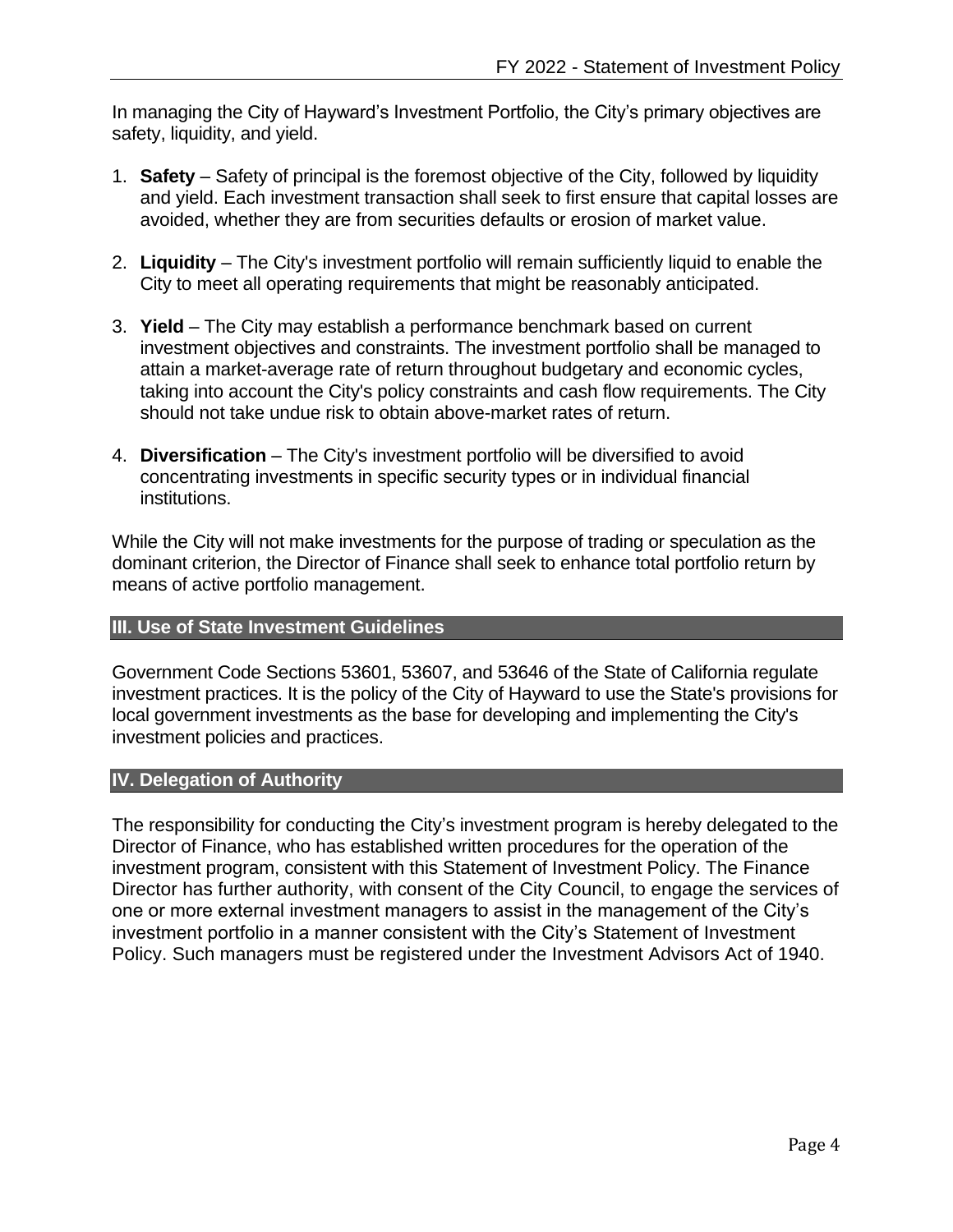#### <span id="page-5-0"></span>**V. Investment Advisory Committee**

The City Manager will appoint an Investment Advisory Committee (IAC). The IAC shall, at minimum, consist of the Assistant City Manager, Director of Finance or Deputy Director of Finance, City Attorney or Assistant City Attorney, one department head, and a minimum of one non-City employee that possesses financial skills to be chosen by the City Manager as available.

The IAC shall meet at least quarterly for the purpose of overseeing the implementation of the City's investment program and assuring it is consistent with the Statement of Investment Policy as approved by the Council. The committee shall include in its discussions such topics as economic outlook, portfolio diversification and maturity structure, potential risks to the City's funds, approval of authorized financial institutions, and the performance of the investment portfolio. Written investment procedures must be approved by the IAC.

#### <span id="page-5-1"></span>**VI. Ethics and Conflict of Interest**

Officers and employees involved in the investment process shall refrain from personal business activities that could conflict with proper execution of the investment program or impair their ability to make impartial decisions.

All members of the City's IAC shall annually file Statements of Economic Interests (SEIs or Form 700) with the California Fair Political Practices Commission.

#### <span id="page-5-2"></span>**VII. Investment Policy Adoption**

The City's Statement of Investment Policy shall be annually reviewed and approved by the Investment Advisory Committee and thereafter shall be reviewed and approved by the City Council at a public meeting.

#### <span id="page-5-3"></span>**VIII. Standard of Prudence**

All participants in the investment process shall act responsibly as custodians of the public trust. Investment officials shall recognize that the investment portfolio is subject to public review and evaluation. Nevertheless, in a diversified portfolio, it must be recognized that occasional measured losses are inevitable, and must be considered within the context of the overall portfolio's investment return, provided that adequate diversification has been implemented.

The standard of prudence to be used by investment officials shall be the "prudent investor standard," which states:

*"When investing, reinvesting, purchasing, acquiring, exchanging, selling, or managing public funds, a trustee shall act with care, skill, prudence, and diligence under the circumstances then prevailing, including, but not limited to, the general economic conditions and the anticipated needs of the agency, that a prudent person acting in a*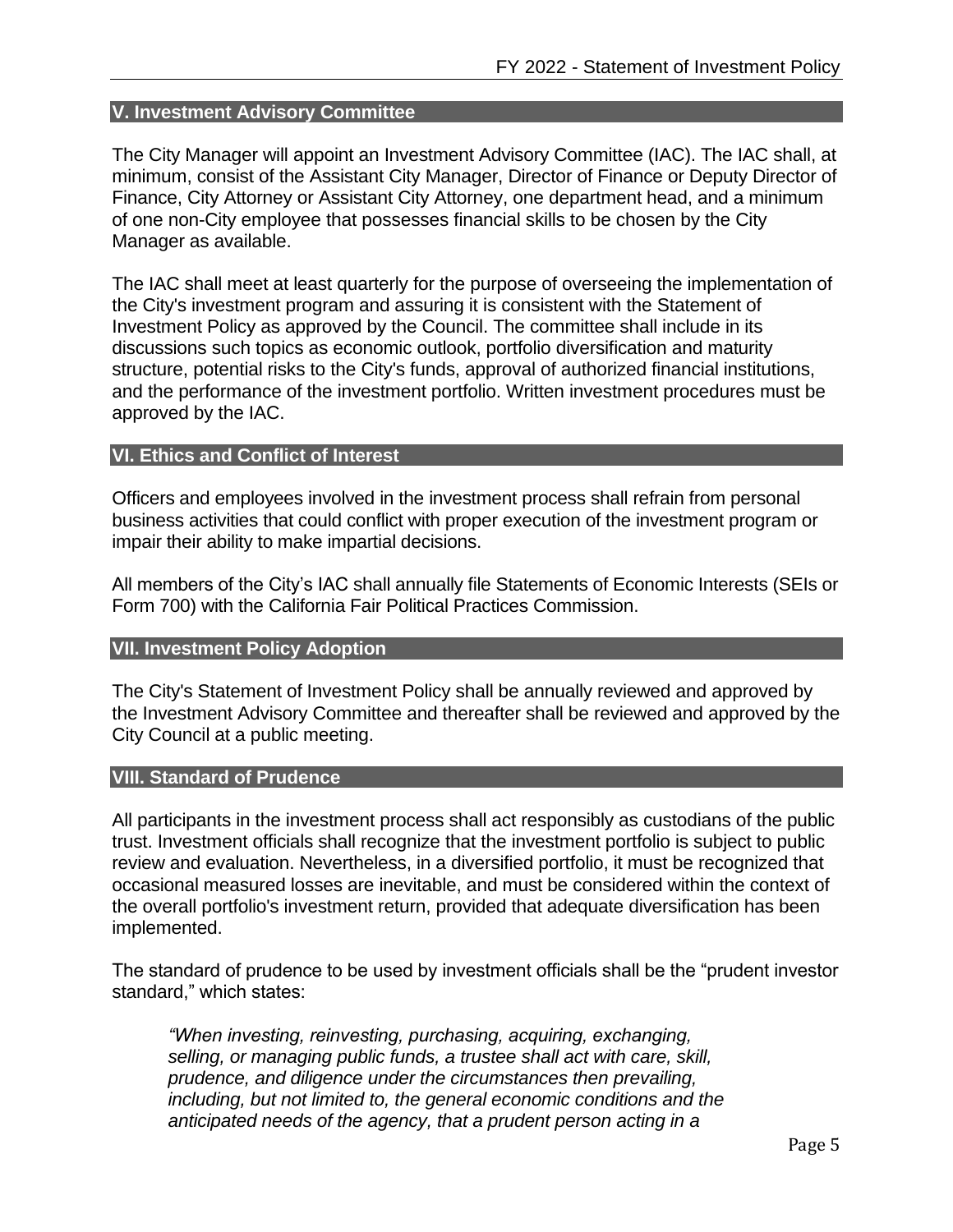*like capacity and familiarity with those matters would use in the conduct of funds of a like character and with like aims, to safeguard the principal and maintain the liquidity needs of the agency."*

Investment officers acting in accordance with written procedures and the Statement of Investment Policy, and exercising due diligence shall be relieved of personal responsibility for an individual security's credit risk or market price changes, provided deviations from expectations are reported in a timely fashion and the liquidity and the sale of securities are carried out in accordance with the terms of this Policy.

#### <span id="page-6-0"></span>**IX. Reporting**

The following investment activity reports will be completed.

#### <span id="page-6-1"></span>**A. Monthly**

The Director of Finance shall post a monthly investment and transaction summary to the City's public website that will be available to the City Manager, Investment Advisory Committee, City Council Budget & Finance Committee, City Council, and the general public. Code section 53607 requires agencies to make a monthly report of transactions available to the legislative body.

The investment summary will list investment transactions executed during the month, and will report key aspects of the investment portfolio, including the following information about each investment instrument: issuer, par amount, purchase price, sales price, realized gains and losses, maturity dates, credit ratings, and the percentage of the portfolio by each type of investment.

#### <span id="page-6-2"></span>**B. Periodic**

While there is no legislative requirement for quarterly investment activity reporting, the Director of Finance shall submit periodic investment reports to the City Manager, Investment Advisory Committee, City Council Budget & Finance Committee, and City Council.

A periodic report shall include all components of the City's monthly report, highlight key aspects of information contained in the investment reports, and inform readers of economic conditions affecting the portfolio. The report will present recent investment performance and future investment strategy; disclose any perceived threats to portfolio quality, security or liquidity; compare the portfolio performance to that of the City's established performance benchmark, state compliance with the Investment Policy and include a statement denoting the ability to meet expenditure requirements for the next six months.

#### <span id="page-6-3"></span>**C. Annual**

While there is no legislative requirement for submission of an annual investment report, the Director of Finance shall present a comprehensive annual report on the investment program and investment activity no later than 180 days following the end of the fiscal year. This report shall be presented to the Investment Advisory Committee. The annual report shall include a performance summary, shall suggest policies and improvements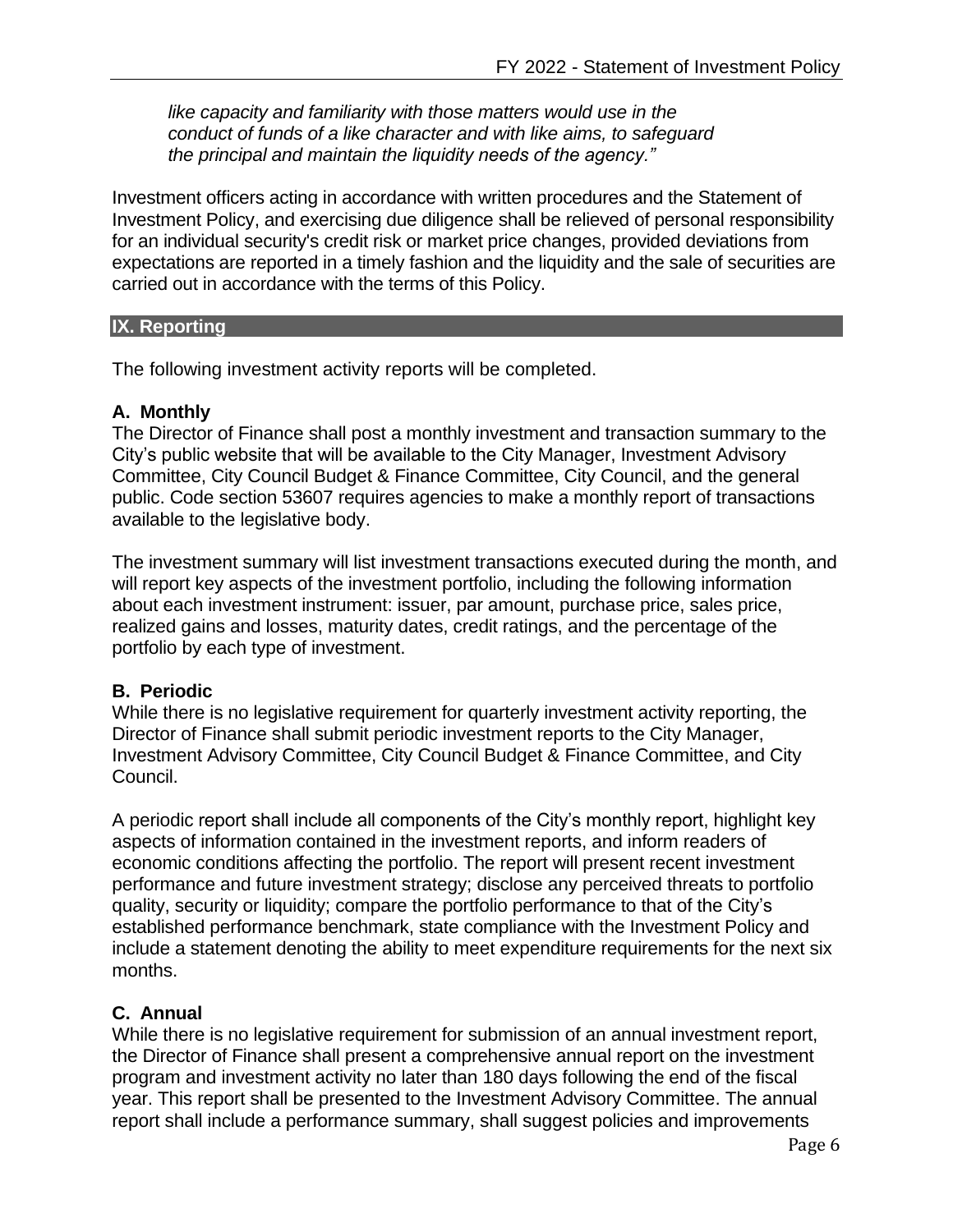that might enhance the investment program, and include an investment plan for the ensuing fiscal year. In conjunction with its review of the annual investment report, the Investment Advisory Committee shall review and reaffirm the Statement of Investment Policy of the City, whether or not specific policy modifications are suggested.

Following the annual review of the Statement of Investment Policy by the Investment Advisory Committee, the Investment Policy shall be submitted to the City Council, together with any changes recommended by the Investment Advisory Committee. The City Council shall consider any such recommended changes and approve the Statement of Investment Policy at a public meeting of the City Council.

## <span id="page-7-0"></span>**X. Investment Instruments**

| <b>INVESTMENT INSTRUMENT SUMMARY</b>                                   |                                   |                                        |                                                      |                               |  |
|------------------------------------------------------------------------|-----------------------------------|----------------------------------------|------------------------------------------------------|-------------------------------|--|
| <b>Security Type</b>                                                   | <b>Maximum</b><br><b>Maturity</b> | <b>Min</b><br><b>Credit</b><br>Quality | <b>Authorized</b><br><b>Investment</b><br>Limit      | Per<br><b>Issuer</b><br>Limit |  |
| A. US Treasury Notes/Bills                                             | 5 Years                           | None                                   | 100%                                                 | 100%                          |  |
| <b>B. US Agencies</b>                                                  | 5 Years                           | <b>None</b>                            | 100%                                                 | 40%                           |  |
| B. US Agencies-Mortgage-<br><b>Backed</b>                              | 5 Years                           | <b>None</b>                            | 20%                                                  | 20%                           |  |
| C. Banker's Acceptance (BA)                                            | 180 days                          | $A-1$                                  | 40%                                                  | 5%                            |  |
| D. Commercial Paper                                                    | 270 days                          | $A-1$                                  | 40%                                                  | 5%                            |  |
| E. Negotiable Certificates of<br>Deposit                               | 5 Years                           | "A"                                    | 30%                                                  | 5%                            |  |
| F. Repurchase Agreements                                               | 1 Year                            | None                                   | 20%                                                  | 20%                           |  |
| G. Medium Term Notes (MTN)                                             | 5 Years                           | "A"                                    | 30%                                                  | 5%                            |  |
| H. Money Market Fund                                                   | N/A                               | <b>AAAm</b>                            | 20%                                                  | 10%                           |  |
| I. Alameda County Investment<br>Pool                                   | <b>None</b>                       | None                                   | 10%                                                  | 10%                           |  |
| J. Shares of beneficial interest<br>issued by a joint powers authority | <b>None</b>                       | AAAm                                   | 100%                                                 | N/A                           |  |
| K. LAIF                                                                | <b>None</b>                       | None                                   | Max amount<br>allowed by<br>Advisory<br><b>Board</b> | N/A                           |  |
| L. Collateralized Certificates of<br>Deposit                           | 5 Years                           | None                                   | 25%                                                  | 20%                           |  |
| M. Municipal Bonds                                                     | 5 Years                           | "А"                                    | 20%                                                  | 5%                            |  |
| N. Supranationals                                                      | 5 Years                           | "AA"                                   | 30%                                                  | 30%                           |  |
| O. Asset-Backed Securities                                             | 5 Yr WAL <sup>1</sup>             | "AA"                                   | 20%                                                  | 5%                            |  |

A summary and description of authorized investment instruments is below.

The following sections describe individual investment types. The sections specify a

<sup>1</sup> WAL – Weighted Average Life. See glossary for definition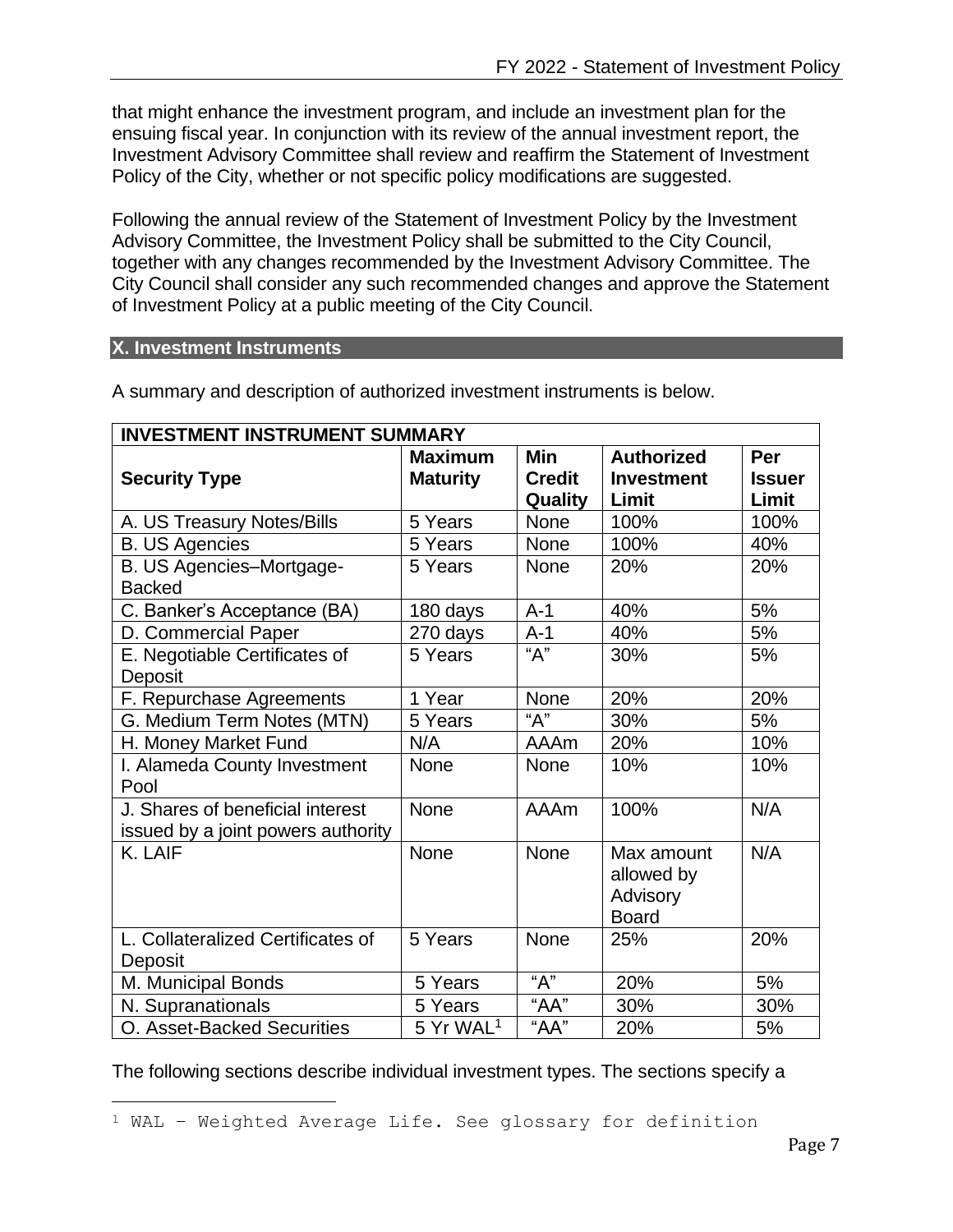percentage limitation for a particular category of investment. That percentage is applied on the date of purchase. A later increase in a percentage resulting from a change in values or assets shall not constitute a violation of the Policy restriction.

Unless stated otherwise in the Policy, no more than 5% of the City's portfolio may be invested in securities issued by any one issuer.

<span id="page-8-0"></span>**A. United States Treasury Notes, Bonds, Bills, or Certificates of Indebtedness**, or those for which the faith and credit of the United States are pledged for the payment of principal and interest with a final maturity not exceeding five years from the date of trade settlement.

CA Govt Code 53601(b)

<span id="page-8-1"></span>**B. Federal Agency or United States Government-Sponsored Enterprise (GSE) Obligations**, participations, or other instruments, including those issued by or fully guaranteed as to principal and interest by federal agencies, or United States government-sponsored enterprises with a final maturity not exceeding five years from the date of trade settlement. There is no limit to the amount of the City's portfolio that may be invested in federal agency or GSE securities, except that the aggregate investment in federal agency mortgage-backed securities shall not exceed 20% of the City's total portfolio. Furthermore, the aggregate investment in any one federal agency or GSE issuer shall not exceed 40% of the City's total portfolio.

CA Govt Code 53601(f)

<span id="page-8-2"></span>**C. Banker's Acceptances**, otherwise known as bills of exchange or time drafts, that are drawn on and accepted by a commercial bank with a final maturity not exceeding 180 days from the date of trade settlement, rated at least "A-1" or the equivalent by a nationally recognized statistical-rating organization (NRSRO). The aggregate investment in banker's acceptances shall not exceed 40% of the City's total portfolio.

CA Govt Code 53601(g)

- <span id="page-8-3"></span>**D. Prime Commercial Paper** with the highest letter and numerical rating as provided for by a NRSRO. The entity that issues the commercial paper shall meet all of the following conditions in either paragraph 1 or paragraph 2 below:
	- (1) The entity meets the following criteria:
		- is organized and operating in the United States as a general corporation;
		- has total assets in excess of five hundred million dollars (\$500,000,000); and
		- has debt other than commercial paper, if any, that is rated in a rating category of at least "A" or its equivalent by a NRSRO.

(2) The entity meets the following criteria:

• is organized within the United States as a special purpose corporation, trust, or limited liability company;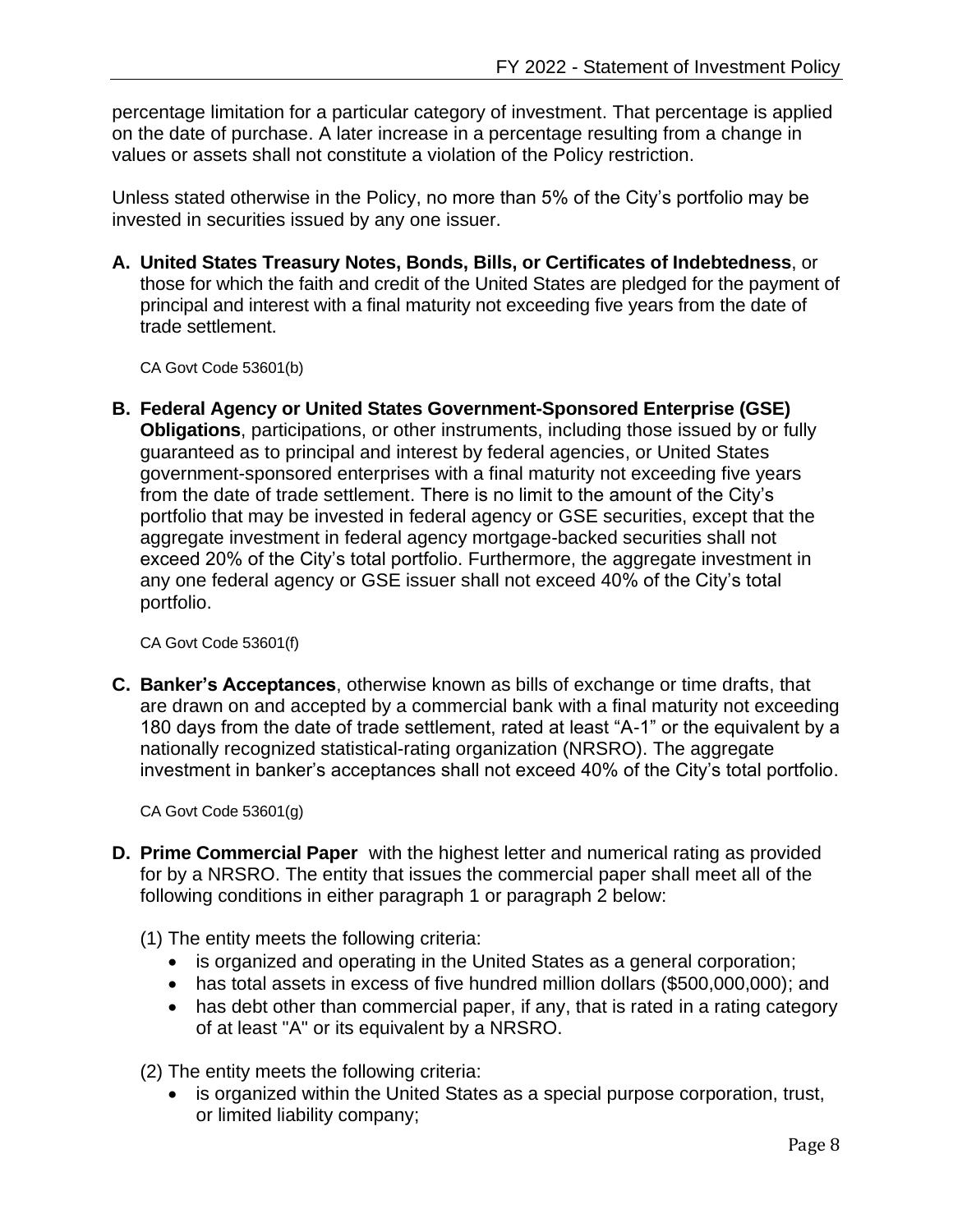- has program wide credit enhancements including, but not limited to, overcollateralization, letters of credit, or surety bond; and
- has commercial paper that is rated "A-1" or higher, or the equivalent, by a NRSRO.

Eligible commercial paper shall have a final maturity not exceeding 270 days from the date of trade settlement. The aggregate investment in commercial paper shall not exceed 40% of the City's total portfolio. Furthermore, the City may invest no more than 5% of its total investment assets in the commercial paper and the medium-term notes of any single issuer.

CA Govt Code 53601(h)

<span id="page-9-0"></span>**E. Negotiable Certificates of Deposit** issued by a nationally- or state-chartered bank, a savings association or a federal association as defined by Section 5102 of the California Financial Code, a state or federal credit union, or by a federally-licensed or state-licensed branch of a foreign bank with a final maturity not exceeding five years from the date of trade settlement. Deposits are limited to institutions which have long-term debt rating in a rating category of at least "A" or the equivalent by a NRSRO. The aggregate investment in negotiable certificates of deposit shall not exceed 30% of the City's total portfolio.

CA Govt Code 53601(i)

<span id="page-9-1"></span>**F. Repurchase Agreements** with a final termination date not exceeding 360 days from the date of trade settlement collateralized solely by United States Treasury, federal agency, or United States government sponsored enterprises permitted by this Statement of Investment Policy. The purchased securities (the "collateral") shall have a minimum market value of 102% of the dollar value of the funds invested. The market value of the collateral securities shall be marked-to-the-market daily and the value shall be adjusted no less frequently than weekly. No substitution of collateral shall be allowed without the prior approval of the Finance Director. All collateral securing repurchase agreements must be delivered to the City's custodian bank or handled under a tri-party repurchase agreement. The City or its trustee shall have a perfected first security interest under the Uniform Commercial Code in all securities subject to repurchase agreement.

Approved repurchase agreement counterparties shall have a repurchase agreement counterparty credit rating of at least "A-1" or the equivalent and a long-term credit rating of at least "A" or the equivalent by a NRSRO. Repurchase agreement counterparties shall execute a City approved master repurchase agreement with the City. No more than 20% of the City's total portfolio shall be invested in repurchase agreements.

CA Govt Code 53601 (j)

<span id="page-9-2"></span>**G. Medium-Term Notes** issued by corporations organized and operating within the United States or by depository institutions licensed by the United States or any state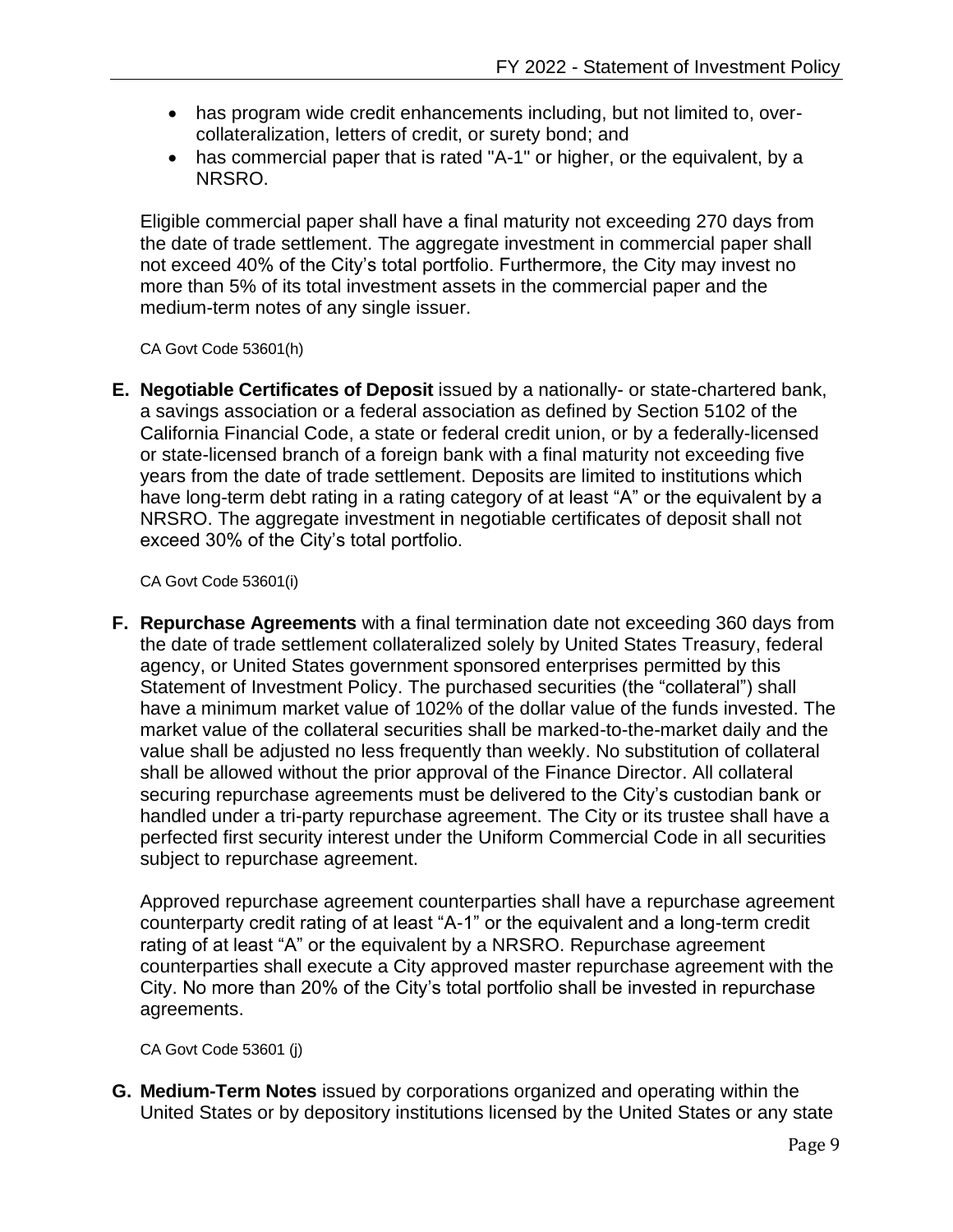and operating within the United States, with a final maturity not exceeding five years from the trade settlement, and rated in a rating category of at least "A" or the equivalent by a NRSRO at the time of purchase. The aggregate investment in medium-term notes shall not exceed 30% of the City's total portfolio. Furthermore, the City shall invest no more than 5% of its total investment assets in the commercial paper and the medium-term notes of any single issuer.

CA Govt Code 53601 (k)

- <span id="page-10-0"></span>**H. Money Market Funds**. Shares of beneficial interest issued by diversified management companies that are money market funds registered with the Securities and Exchange Commission under the Investment Company Act of 1940 (15 U.S.C. Sec. 80a-1, et seq.). To be eligible for investment pursuant to this subdivision these companies shall either:
	- (1) attain the highest ranking letter or numerical rating provided by not less than two of the three largest NRSROs, or
	- (2) have an investment advisor registered or exempt from registration with the Securities and Exchange Commission with not less than five years of experience managing money market mutual funds and with assets under management in excess of \$1,000,000,000.

The purchase price of shares shall not exceed 20% of the City's total portfolio and shall not include any commission that the companies may charge. Furthermore, no more than 10% of the City's total portfolio may be invested in any one money market fund.

CA Govt Code 53601 (l)

<span id="page-10-1"></span>**I. Alameda County Investment Pool.** The City's maximum investment in the Alameda County pool is limited to 10% of the City's total aggregate portfolio.

CA Govt Code 53684

- <span id="page-10-2"></span>**J. Other Investment Pools.** Shares of beneficial interest issued by a joint powers authority organized pursuant to Section 6509.7 that invests in the securities and obligations authorized in subdivisions (a) to (r), inclusive. Each share shall represent an equal proportional interest in the underlying pool of securities owned by the joint powers authority. To be eligible under this section, the joint powers authority issuing the shares shall have retained an investment adviser that meets all of the following criteria:
	- **1)** The adviser is registered or exempt from registration with the Securities and Exchange Commission.
	- **2)** The adviser has not less than five years of experience investing in the securities and obligations authorized in subdivisions (a) to (q), inclusive.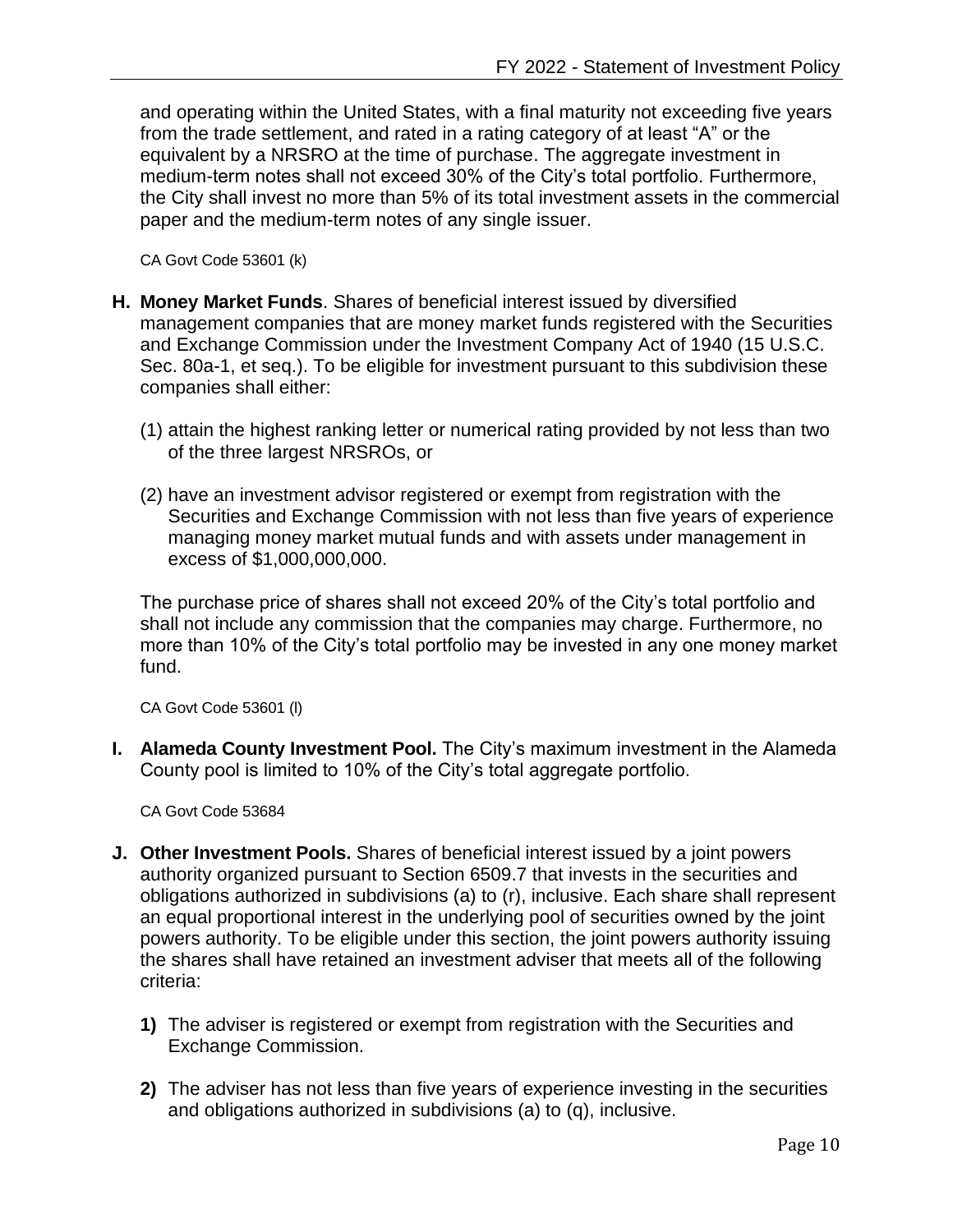**3)** The adviser has assets under management in excess of five hundred million dollars (\$500,000,000).

CA Govt Code 53601 (p)

<span id="page-11-0"></span>**K. State of California's Local Agency Investment Fund** (LAIF). The City's participation in LAIF shall conform to State Regulation. The City maintains a total of two LAIF investment accounts and may invest the maximum amount permitted by LAIF's Local Investment Advisory Board. In general, it is the City's intention to use investment in LAIF as a temporary repository for short-term funds needed for liquidity purposes. The Finance Director shall maintain appropriate information concerning LAIF's current investment policies, practices and performance on file. The Finance Director shall also maintain files on LAIF's requirements for participation, including, but not limited to, limitations on deposits or withdrawals and the composition of the portfolio.

CA Govt Code 16429.1

<span id="page-11-1"></span>**L. Collateralized Certificates of Deposit** in FDIC-insured financial institutions located in California with a maximum maturity no longer than five years from the date of deposit. Deposits are limited to banks who have a long-term debt rating in a rating category of at least "A" or the equivalent and a short-term debt rating of at least "A-1" or the equivalent by a NRSRO. The City may waive collateral for any portion of its deposit that is covered by federal deposit insurance.

Money shall not be deposited in any state or federal credit union if a member of the legislative body of the City, or any person with investment decision making authority of the administrative office, manager's office, budget office, auditor-controller's office, or treasurer's office of the City, also serves on the board of directors, or any committee appointed by the board of directors, or the credit committee or supervisory committee, of the state or federal credit union.

The amount on deposit shall not exceed the total paid-up capital (to include capital notes and debentures) and surplus of any depository bank, or the total of the net worth of any savings and loan association. However, deposits in collateralized certificates of deposit shall not exceed 25% of the City's total portfolio, nor shall the City deposit more than 20% of its total portfolio in the collateralized certificates of deposit of any one bank.

CA Govt Code 53649

<span id="page-11-2"></span>**M. Municipal Bonds** issued by the state of California and any local agency within the state, including bonds payable solely out of revenues from a revenue-producing property owned, controlled, or operated by the state or any local agency, or by a department, board, agency or authority of the state or any local agency.

Registered treasury notes or bonds of any of the other 49 United States in addition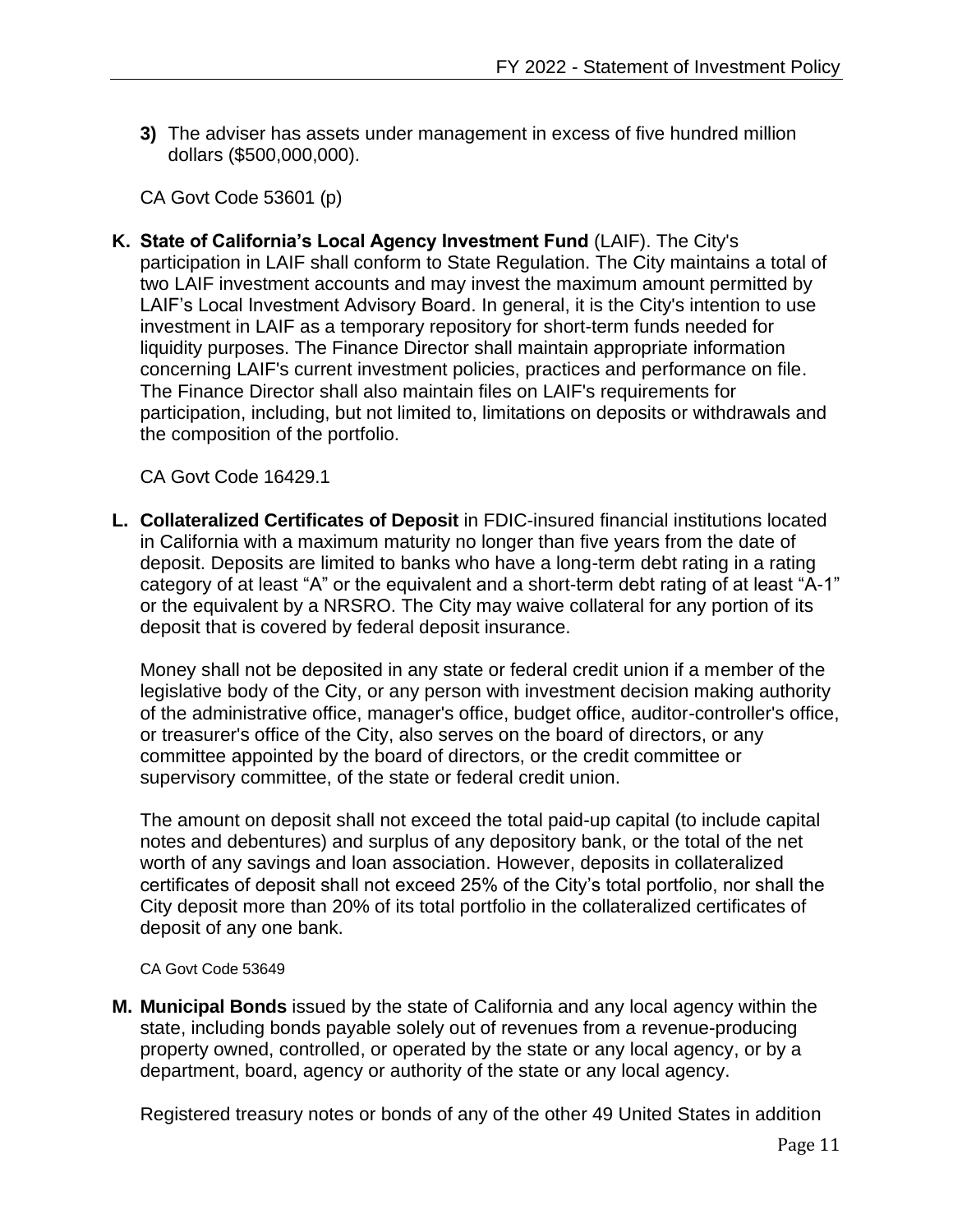to California, including bonds payable solely out of the revenues from a revenueproducing property owned, controlled, or operated by a state or by a department, board, agency, or authority of any of the other 49 United States, in addition to California.

The aggregate investment in municipal bonds may not exceed 20% of the City's total portfolio.

CA Govt Code 53601(c), CA Govt Code 53601(d), and CA Govt Code 53601(e)

<span id="page-12-0"></span>**N. Supranationals** defined as United States dollar denominated senior unsecured unsubordinated obligations issued or unconditionally guaranteed by the International Bank for Reconstruction and Development, International Finance Corporation, or Inter-American Development Bank, with a final maturity not exceeding five years from the trade settlement, and eligible for purchase and sale within the United States. Supranationals shall be rated in a rating category of at least "AA" or the equivalent by a NRSRO at the time of purchase.

The aggregate investment in supranationals may not exceed 30% of the City's total portfolio.

CA Govt Code 53601(q)

<span id="page-12-1"></span>**O. Asset-Backed Securities** defined as all mortgage pass-through securities, collateralized mortgage obligations, mortgage-backed or other pay-through bonds, equipment lease-backed certificates, consumer receivable pass-through certificates, and consumer receivable-backed bonds, with a final maturity not exceeding five years from the trade settlement.

Asset-backed securities shall be rated in a rating category of at least "AA" or the equivalent by a NRSRO at the time of purchase and have a maximum remaining maturity of five years or less.

The aggregate investment in asset-backed securities may not exceed 20% of the City's total portfolio.

CA Govt Code 53601(o)

#### <span id="page-12-2"></span>**XI. Prohibited Investments**

Investments not specifically approved by this Statement of Investment Policy are prohibited, including inverse floaters, range notes, mortgage derived interest-only strips, and securities that could result in zero interest accrual if held to maturity, except as provided in the subsequent paragraph.

Notwithstanding the prohibitions stated in the above paragraph, effective January 1, 2021, the City may invest in securities issued by, or backed by, the United States government that could result in zero- or negative-interest accrual if held to maturity, in the event of, and for the duration of, a period of negative market interest rates. The City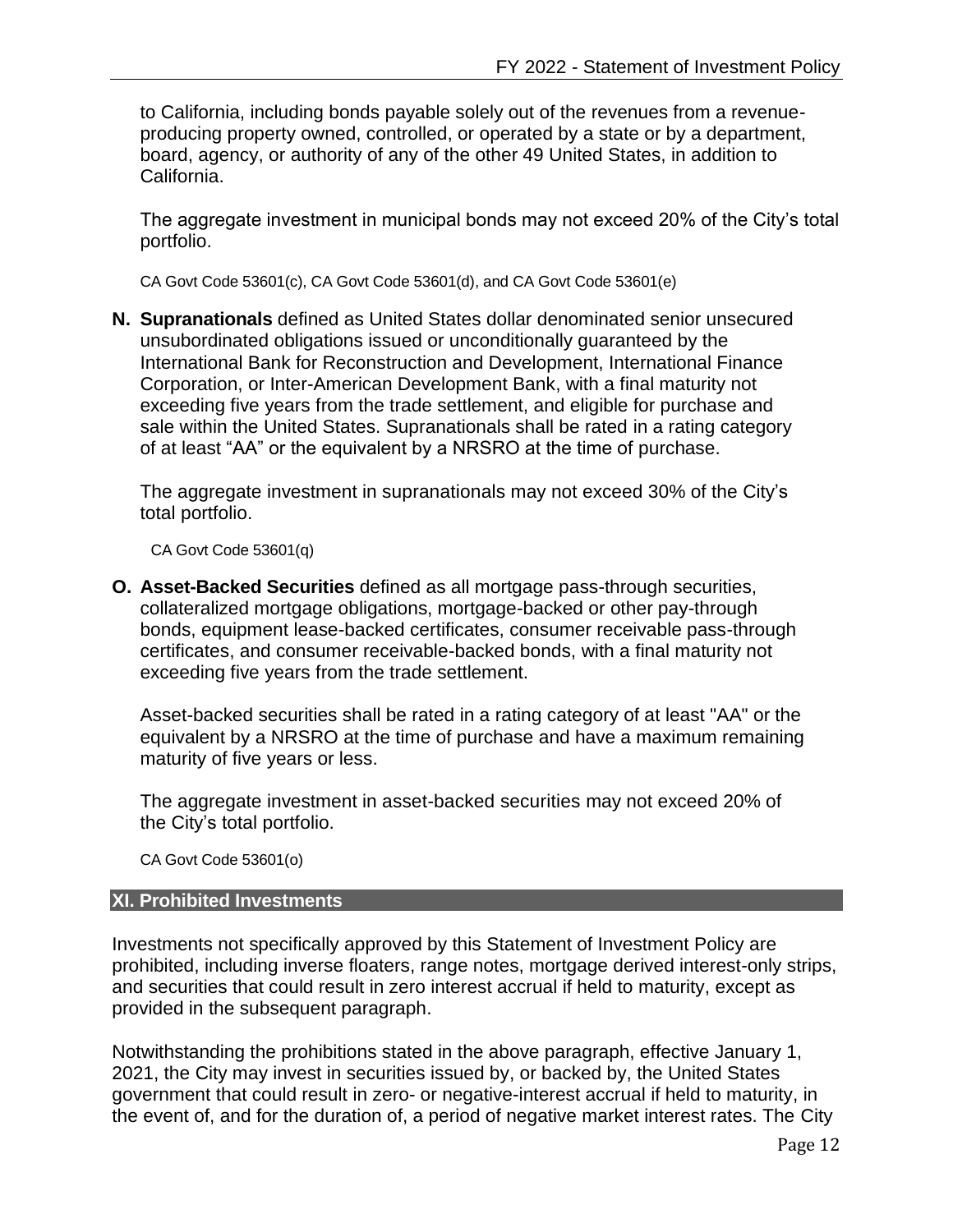may hold these instruments until their maturity dates. Securities described in this paragraph shall remain in effect only until January 1, 2026, and as of that date is repealed.

#### <span id="page-13-0"></span>**XII. Credit Downgrade**

The minimum rating criteria for particular investment categories is applied on the date of purchase. The City may from time to time be invested in a security whose rating is downgraded. In the event a rating drops below the minimum allowed rating category for that given investment type, the securities shall be reviewed and a plan of action shall be recommended by the Director of Finance or investment manager. The Director of Finance may consult the Investment Advisory Committee on the action to be taken and shall advise its Chairman and Members of the final disposition of the matter either by email or fax.

If an investment advisor is used, the investment advisor will immediately notify the Director of Finance if a purchased security has been downgraded below accepted minimums specified herein, or if the security is placed on negative credit watch, where downgrade could result in a rate drop below acceptable levels of that fact. The course of action to be followed will then be decided on a case-by-case basis, considering such factors as the reason for the rate drop, prognosis for recovery or further drop, and market price of the security. The City Council will be advised of the situation and intended course of action by e-mail or fax.

#### <span id="page-13-1"></span>**XIII. Maturity and Diversification**

Maturities shall be based on a review of cash flow forecasts. Maturities will be scheduled to permit the City to meet all projected obligations.

The City may not invest in a security that exceeds five years from the date of purchase unless City Council has granted express authority to make that investment no less than three months prior to the investment.

#### <span id="page-13-2"></span>**XIV. Internal Controls**

The Finance Director shall establish a system of internal controls. The controls shall be designed to prevent losses of public funds arising from fraud, employee error, misrepresentation by third parties, unanticipated changes in financial markets, or imprudent actions by employees and officers of the City. Controls deemed most important include:

• **Clearly delegating authority to subordinate staff members.** Subordinate staff members must have a clear understanding of their authority and responsibilities to avoid improper actions. Clear delegation of authority also preserves the internal control structure that is contingent on the various staff positions and their respective responsibilities.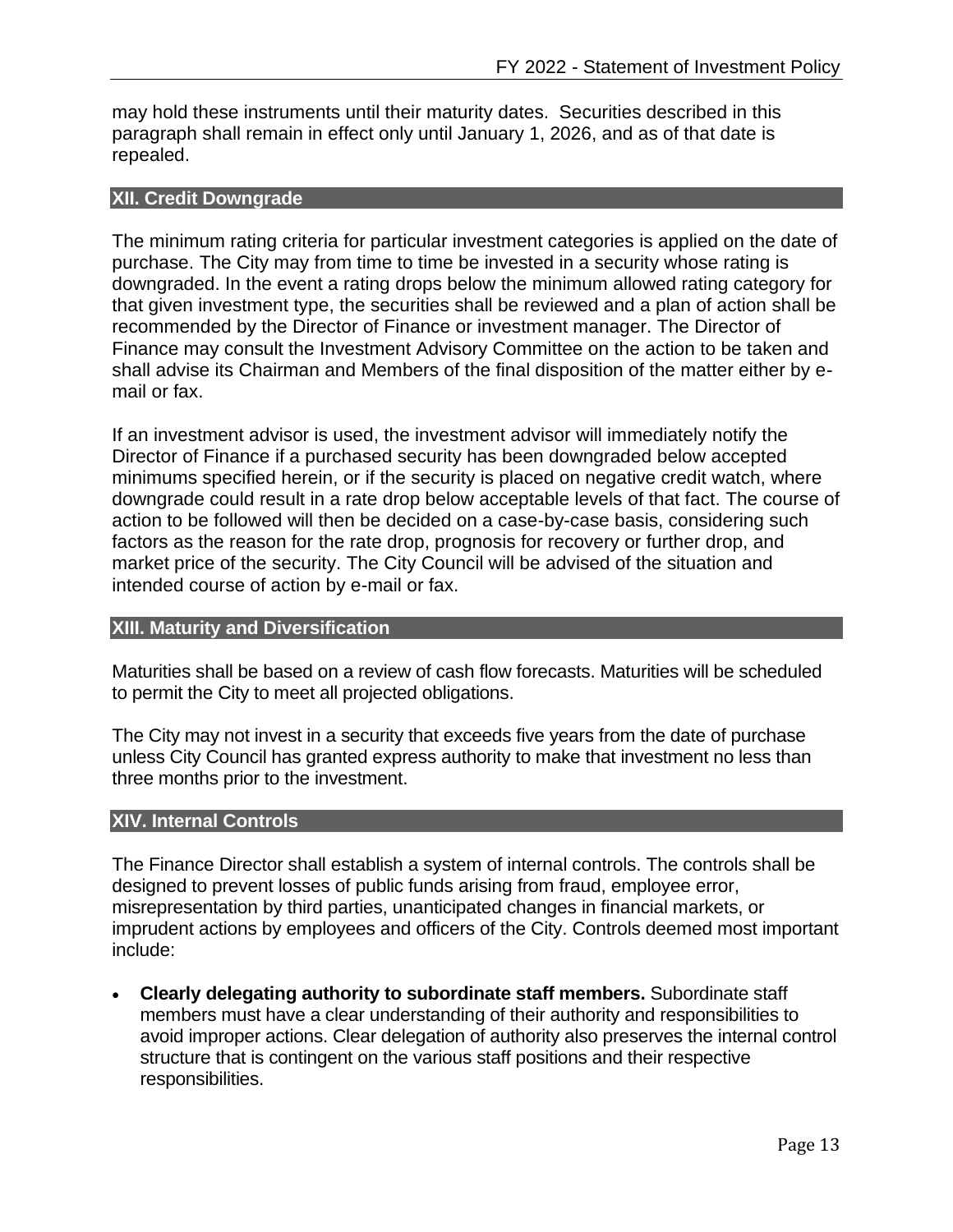- **Separating transaction authority from accounting and record keeping.** By separating the person who authorizes or performs the transaction from the people who record or otherwise account for the transaction, a separation of duties is achieved.
- **Delivery versus payment.** All trades where applicable will be executed by delivery vs. payment (DVP). This ensures that securities are deposited in the eligible financial institution before the release of funds. A third party custodian as evidenced by safekeeping receipts will hold securities.
- **Avoiding physical delivery securities.** Book entry securities are much easier to transfer and account for since actual delivery of a document never takes place. Delivered securities must be properly safeguarded against loss or destruction. The potential for fraud and loss increases with physically delivered securities.
- **Confirming telephone transactions for investments and wire transfers in writing.** Due to the potential for error and improprieties arising from telephone transactions, all telephone transactions should be supported by written communications and approved by the appropriate person. Written communications may be via fax if on letterhead and the safekeeping institution has a list of authorized signatures.
- **Developing wire transfer agreements with the lead bank or third party custodian.** This agreement should outline the various controls and security provisions, and delineate responsibilities of each party making and receiving wire transfers.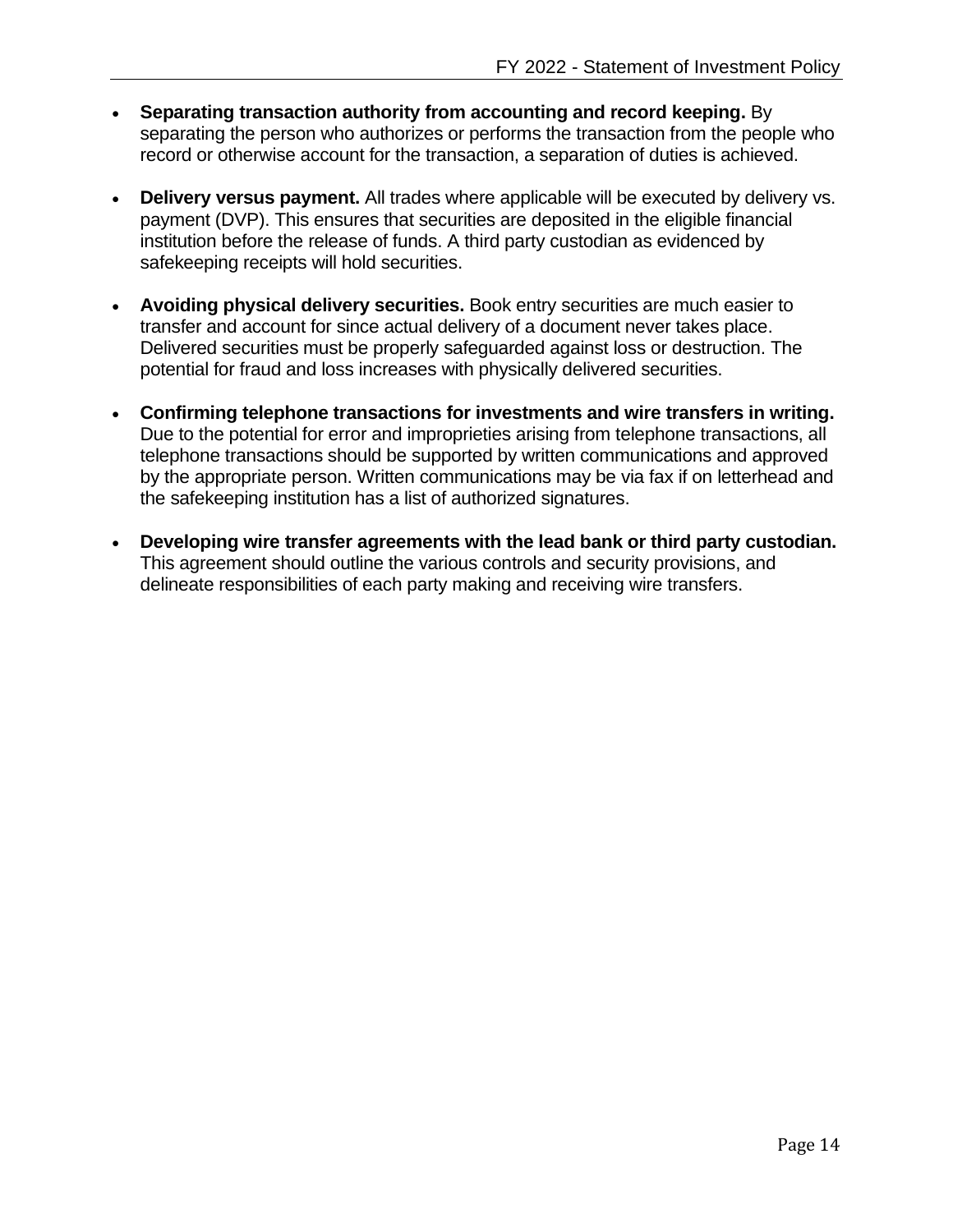## <span id="page-15-0"></span>**XV. Banks and Security Dealer Selection**

The Investment Advisory Committee shall approve all financial institutions from which securities are purchased or sold.

In selecting financial institutions for the deposit or investment of City funds, the Finance Director shall consider the creditworthiness of institutions. The Finance Director shall continue to monitor financial institutions' credit characteristics and financial history throughout the period in which City funds are deposited or invested.

Only primary government securities dealers that report to the New York Federal Reserve shall be used for the purchase of repurchase agreements. (It is acknowledged that inclusion on the primary dealer listing of the Federal Reserve Bank of New York is not a guarantee of creditworthiness.)

Effective October 14, 1987, the City shall be prohibited from investing funds with any person who is knowingly or intentionally engaged in the development or production of nuclear weapons. Person is defined as any person, private corporation, institution or other entity, which is within the jurisdiction of the City of Hayward.

If a third-party investment advisor is authorized to conduct investment transactions on the City's behalf, the investment advisor may use its own list of approved broker/dealers and financial institutions for investment purposes.

#### <span id="page-15-1"></span>**XVI. Risk Tolerance**

The City recognizes that investment risks can result from issuer defaults, market price changes, or various technical complications leading to temporary illiquidity. Portfolio diversification is employed as a way to control risk. Investment managers are expected to display prudence in the selection of securities as a way to minimize default risk. No individual investment transaction shall be undertaken that jeopardizes the total capital position of the overall portfolio.

The Director of Finance shall periodically establish guidelines and strategies to control risks of default, market price changes and illiquidity. All investment reports shall specifically address whether current investment results have been affected by any of the foregoing risks, and shall explain what actions investment officials have taken to control or correct for such risks.

A thorough investigation of any money market fund or investment pool, including LAIF and the Alameda County Pool, is required prior to investing, as well as on an ongoing basis. The following information should be obtained and analyzed:

- I. A description of eligible investment securities
- II. A written statement of investment policies and objectives
- III. A description of interest calculation and their distribution, and the treatment of gains and losses
- IV. A description of how the securities are safeguarded and how often the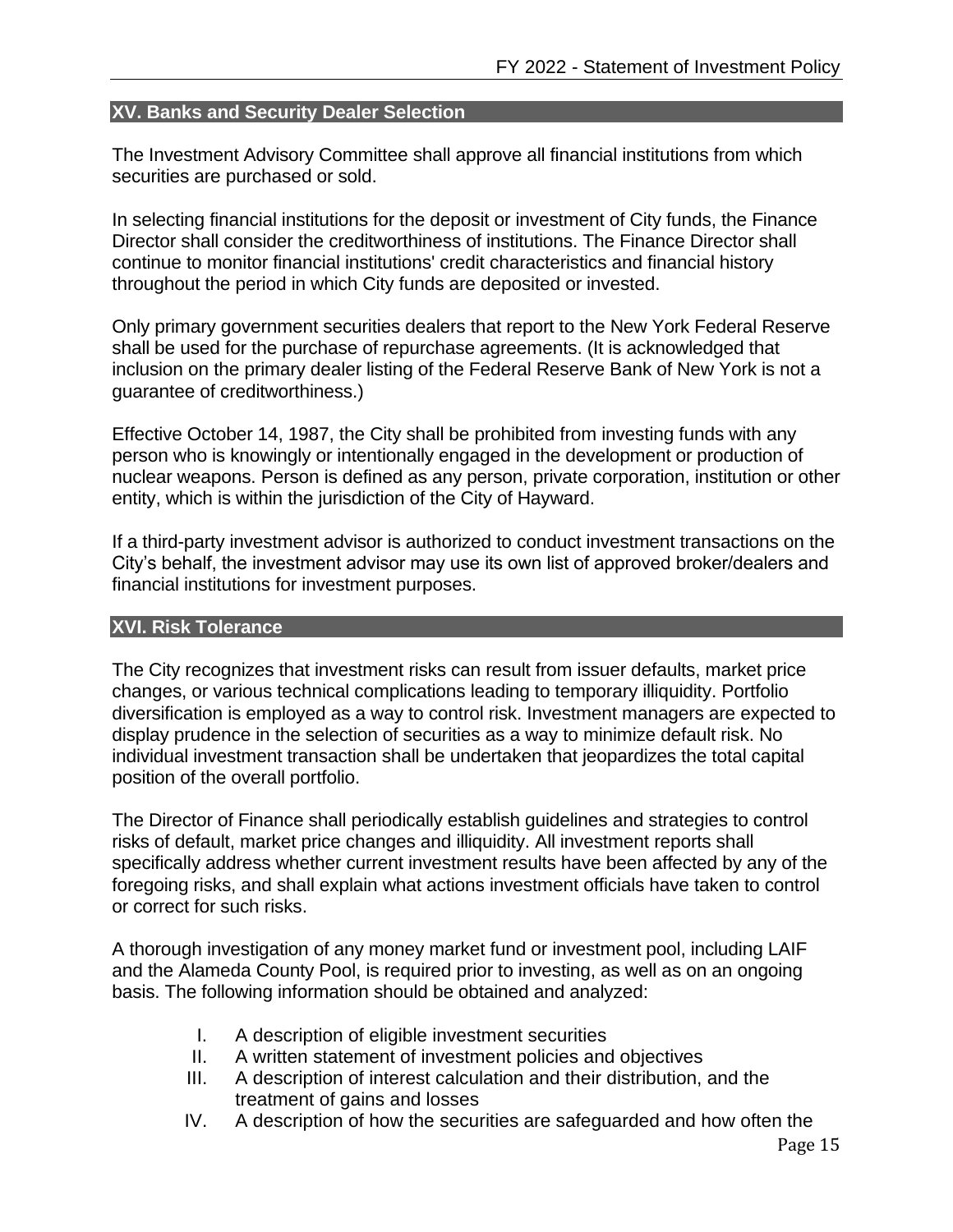securities are priced and the program audited

- V. Information about the size and frequency of deposits and withdrawals allowed, and how much notice is needed for withdrawals
- VI. A schedule for receiving statements and portfolio listings
- VII. A fee schedule, as well as how and when the fees are assessed
- VIII. The rating of the pool/fund
- IX. Information about investment advisers, including registration with the Securities and Exchange Commission, length of experience and total assets under management

In addition to these general policy considerations, the following specific policies will be strictly observed:

- 1. All investment funds will be placed directly with qualified financial institutions. The City will not deposit or invest funds through third parties or money brokers.
- 2. A competitive bid process, utilizing financial institutions approved by the Investment Advisory Committee, will be used to place investment purchases. Based on annual evaluation, securities dealers, banks, and other financial institutions will be dropped or continued on the eligibility list. The following criteria will be used in the evaluation:
	- a. Number of transactions competitively won
	- b. Prompt and accurate confirmation of transactions
	- c. Efficient securities delivery
	- d. Accurate market information account servicing

If a third party investment advisor is authorized to conduct investment transactions on the City's behalf, the investment advisor may rely on its review process and use its own list of approved broker/dealers for investment purposes.

- 3. The Finance Director may designate an official to manage investments and designate a second official to perform investment management during absences of the primary designee. The Finance Director shall ensure that competent investment management is maintained and shall ensure that, if both designated investment officials are replaced or are simultaneously absent, any temporary replacement(s) shall be closely supervised, indoctrinated in the requirements of this Statement of Investment Policy, and given written investment procedures regulating the authority to invest in maturities beyond six months by means of appropriate controls and restraining requirements.
- 4. In order to assist in identifying "qualified financial institutions," the Finance Director shall forward copies of the City's Statement of Investment Policy to those financial institutions with which the City is interested in doing business and require written acknowledgement of the policy.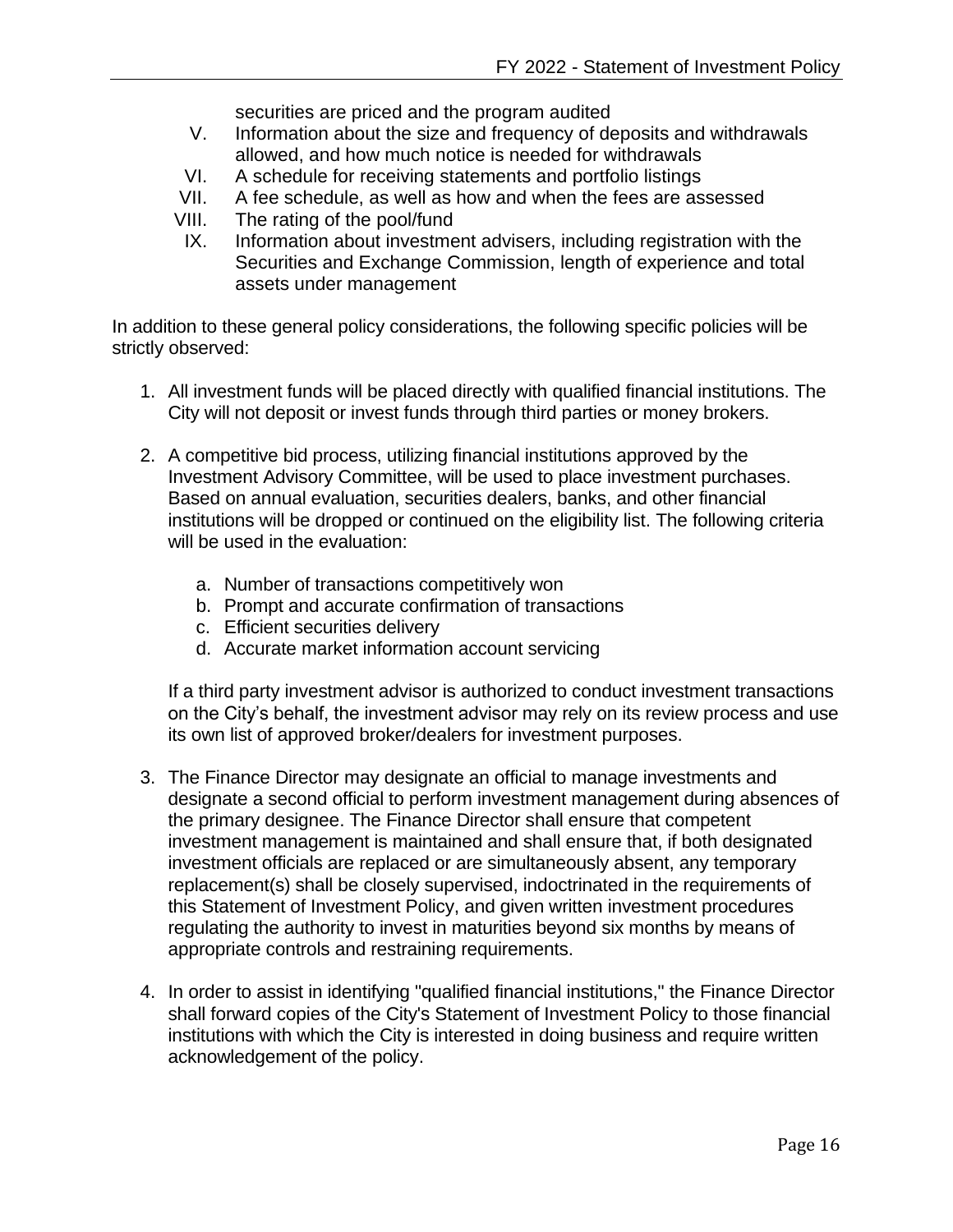## <span id="page-17-0"></span>**XVII. Safekeeping and Custody**

To protect against potential fraud and embezzlement, the assets of the City shall be secured through third-party custody and safekeeping procedures.

The investment official shall be bonded to protect the public against possible embezzlement and malfeasance. An independent auditor shall review safekeeping procedures annually. The auditor may conduct surprise audits of safekeeping and custodial procedures.

All cash and securities in the City's portfolio shall be held in safekeeping in the City's name by a third party bank trust department, acting as agent for the City under the terms of a custody agreement executed by the bank and the City.

All securities will be received and delivered using standard delivery versus payment (DVP) procedures; the City's safekeeping agent will only release payment for a security after the security has been properly delivered. The only exception to the foregoing shall be depository accounts and securities purchases made with: (i) local government investment pools, and (ii) money market funds, since the purchased securities are not deliverable.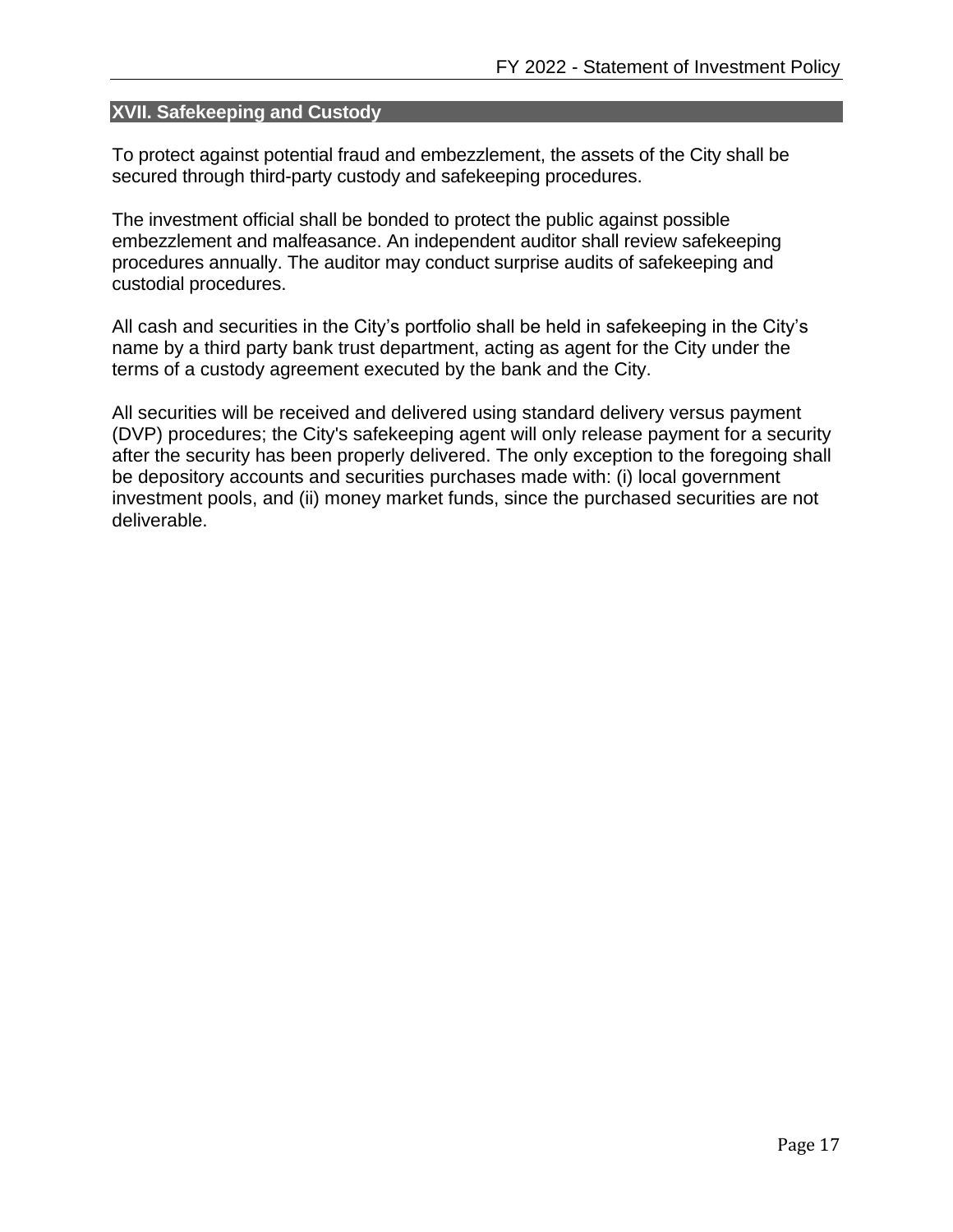# **Appendix A**

# **Comparison and Interpretation of Credit Ratings<sup>1</sup>**

# <span id="page-18-1"></span><span id="page-18-0"></span>**Long-Term Debt Ratings**

| <b>Rating Interpretation</b>         | Moody's                                            | <b>Standard &amp;</b><br>Poor's | <b>Fitch</b>               |
|--------------------------------------|----------------------------------------------------|---------------------------------|----------------------------|
| <b>Best Quality Grade</b>            | Aaa                                                | AAA                             | AAA                        |
| <b>High Quality Grade</b>            | Aa1<br>Aa2<br>Aa3                                  | $AA+$<br>AA<br>AA-              | AA+<br>AA<br>AA-           |
| <b>Upper Medium Grade</b>            | A <sub>1</sub><br>A <sub>2</sub><br>A <sub>3</sub> | $A+$<br>A<br>A-                 | A+<br>A<br>A-              |
| Medium Grade                         | Baa1<br>Baa2<br>Baa3                               | BBB+<br><b>BBB</b><br>BBB-      | BBB+<br><b>BBB</b><br>BBB- |
| <b>Speculative Grade</b>             | Ba1<br>Ba <sub>2</sub><br>Ba3                      | BB+<br><b>BB</b><br>BB-         | BB+<br>BB<br>BB-           |
| Low Grade                            | B <sub>1</sub><br><b>B2</b><br>B <sub>3</sub>      | B+<br>B<br>B-                   | B+<br>В<br>В-              |
| Poor Grade to Default                | Caa                                                | CCC+                            | CCC                        |
| In Poor Standing                     |                                                    | CCC<br>CCC-                     |                            |
| <b>Highly Speculative</b><br>Default | Ca<br>C                                            | CC                              | CC                         |
| Default                              |                                                    | D                               | <b>DDD</b><br>DD<br>D      |

#### **Short-Term/Commercial Paper Investment Grade Ratings**

| <b>Rating Interpretation</b> | Moody's | <b>Standard &amp;</b><br>Poor's | Fitch          |
|------------------------------|---------|---------------------------------|----------------|
| <b>Superior Capacity</b>     | $P-1$   | $A - 1 + /A - 1$                | $F1+/F1$       |
| <b>Strong Capacity</b>       | $P-2$   | $A-2$                           | F <sub>2</sub> |
| <b>Acceptable Capacity</b>   | $P-3$   | $A-3$                           | F <sub>3</sub> |

<sup>&</sup>lt;sup>1</sup> These are general credit rating guidelines and are for information only.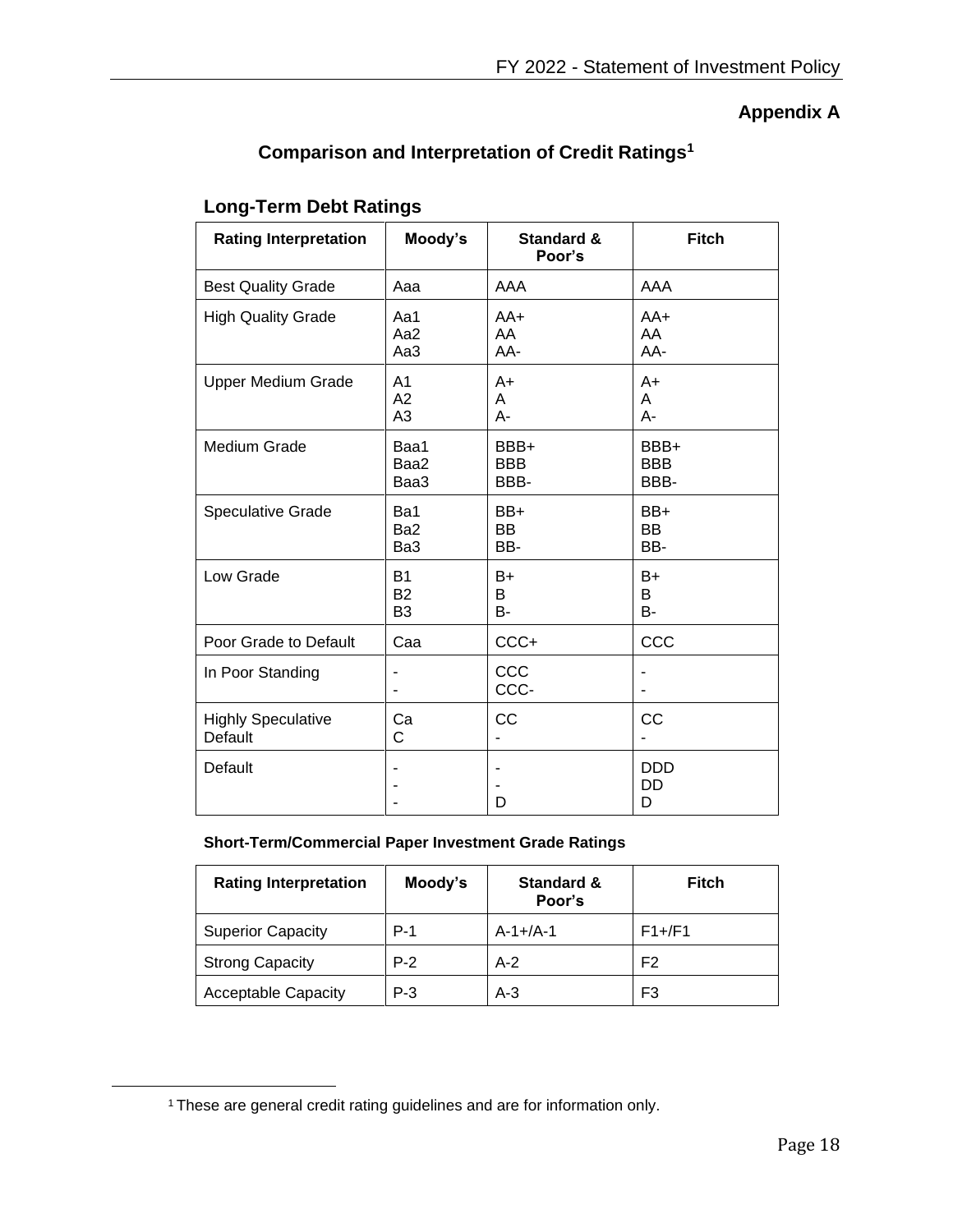## **Appendix B**

## **Glossary**

<span id="page-19-1"></span><span id="page-19-0"></span>**ASK PRICE:** The price at which a seller offers to sell a security to a buyer.

- **ASSET-BACKED SECURITIES:** Bonds created from various types of consumer debt. Returns on these securities come from customer payments on their outstanding loans. The primary types of asset-backed securities are mortgages, home equity loans, auto loans, leases, credit card receivables and student loans.
- **BANKERS' ACCEPTANCE:** A letter of credit issued in a foreign trade transaction which allows exporters to receive payment prior to importation of their goods. Banks provide short-term financing to facilitate the transaction and may sell the obligation to a third party. Bankers' Acceptances are secured by the issuer of the bill, while the underlying goods also serve as collateral.
- **BANK DEPOSITS:** Collateral in the form of currency that may be in the form of demand accounts (checking) or investments in accounts that have a fixed term and negotiated rate of interest.
- **BENCHMARK:** A comparative base for measuring the performance or risk tolerance of the investment portfolio. A benchmark should represent a close correlation to the level of risk and the average duration of the portfolio's investments.
- **BID PRICE:** The price at which a buyer offers to purchase a security from the seller.
- **BOND:** A debt investment in which an investor loans money to an entity (corporate or governmental) that borrows the funds for a defined period of time at a fixed interest rate called a coupon payment. Bonds are used by companies, municipalities, states and the U.S. government to finance a variety of projects and operating activities.
- **BROKER:** A broker aligns buyers and sellers of securities and receives a commission when a sale occurs. Brokers generally do not hold inventory or make a market for securities.
- **CALIFORNIA LOCAL AGENCY OBLIGATIONS:** Bonds that are issued by a California county, city, city and county, including a chartered city or county, school district, community college district, public district, county board of education, county superintendent of schools, or any public or municipal corporation.
- **CD (CERTIFICATE OF DEPOSIT):** Time deposits issued by a bank, savings or federal credit union, or state-licensed branch of a foreign bank. Negotiable Certificates of Deposits rely on the credit rating of the issuing entity.
- **COLLATERAL:** Securities, evidence of deposit, or other property that a borrower pledges to secure repayment of a loan. Also refers to securities pledged by a bank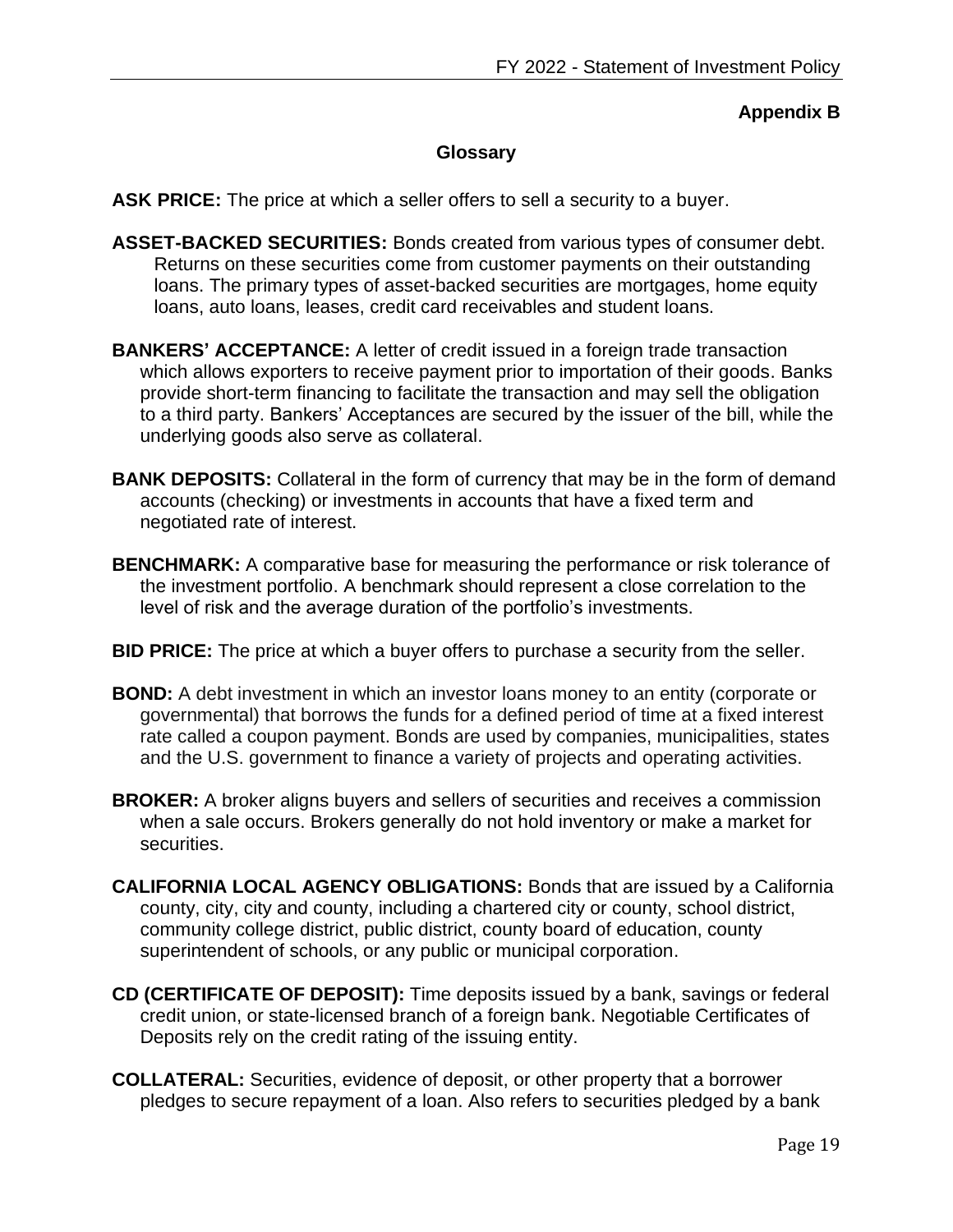to secure deposits of public monies.

- **COLLATERALIZATION**: Process by which a borrower pledges securities, property, or other deposits for the purpose of securing the repayment of a loan and/or security.
- **COMMERCIAL PAPER:** Short-term unsecured promissory note issued by a company or financial institution. Commercial paper is issued at a discount and matures at face value. Usually a maximum maturity of 270 days, and given a short-term debt rating by one or more NRSROs.
- **COUNTY POOLED INVESTMENT FUNDS**: The aggregate of all funds from public agencies placed in the custody of the county treasurer or chief finance officer for investment and reinvestment.
- **COUPON:** The annual rate of interest that a bond's issuer promises to pay the bondholder, expressed as a percentage of the bond's face value.
- **CREDIT RISK:** Credit risk is the likelihood that an issuer will be unable to make scheduled payments of interest or principal on an outstanding obligation.
- **CUSTODIAN:** An agent such as a broker or a bank that stores a customer's investments for safekeeping. The custodian does not have fiduciary responsibilities.
- **DEALER:** A dealer, as opposed to a broker, acts as a principal in security transactions, selling securities from, and buying securities for his/her own position.
- **DEFAULT:** To default is to fail to repay principal or make timely interest payments on a bond or other debt investment security, or failure to fulfill the terms of a note or contract.
- **DELIVERY VERSUS PAYMENT (DVP):** A securities industry procedure whereby payment for a security must be made at the time the security is delivered to the purchaser's agent.
- **DIVERSIFICATION:** Dividing investment funds among a variety of securities offering independent returns.
- **DURATION:** The weighted average time to maturity of a bond where the weights are the present values of future cash flows. Duration measures the price sensitivity of a bond to changes in interest rates.
- **FIDUCIARY:** An individual who holds something in trust for another and bears liability for its safekeeping.
- **FLOATING RATE INVESTMENTS:** Notes whose interest rate is adjusted according to the interest rates of other financial instruments. These instruments provide protection against rising or falling interest rates, but may pay lower yield than fixed rate notes.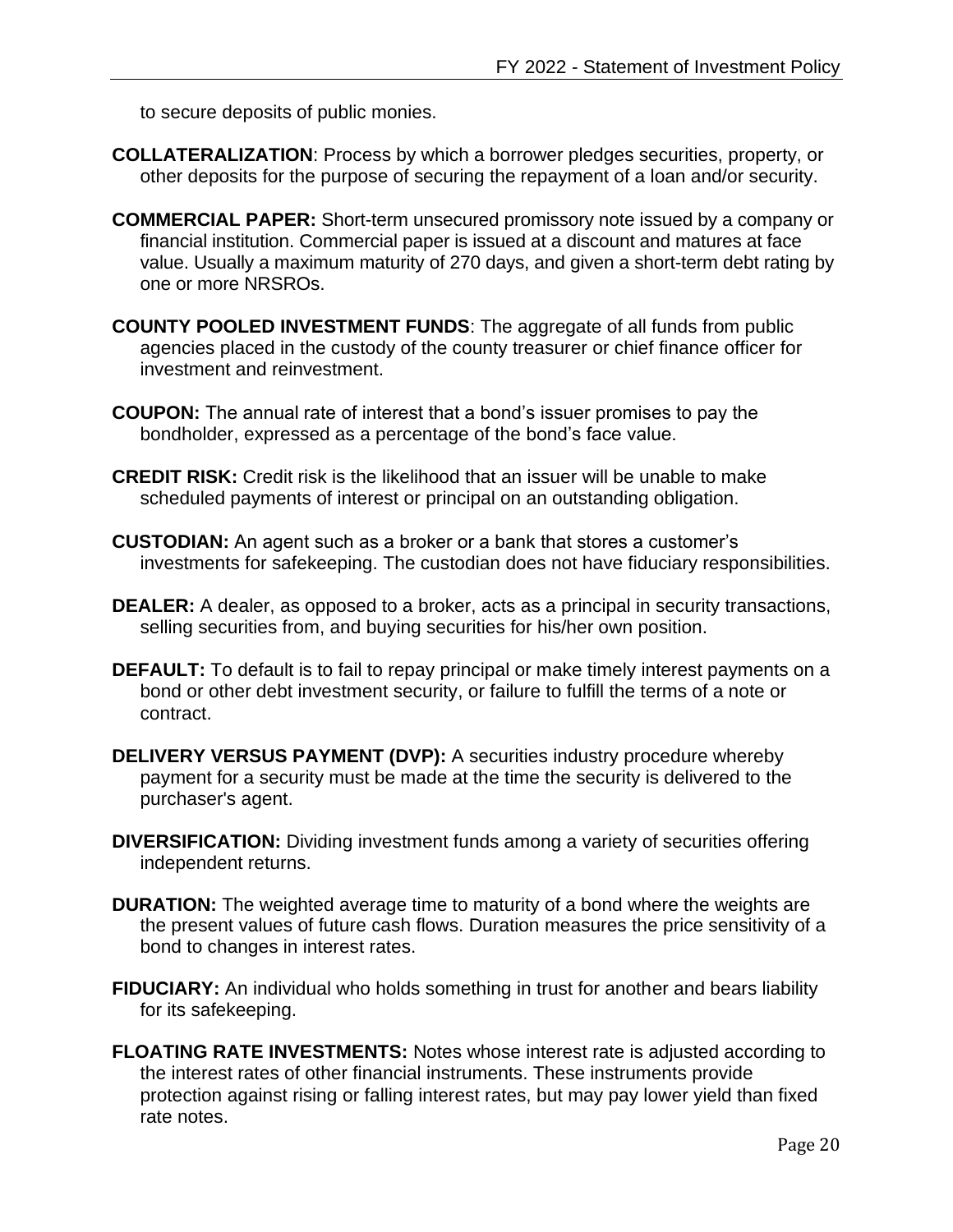- **FUTURES:** Commodities, which are sold in the present time and are to be delivered at a future date.
- **INTEREST ONLY STRIPs:** Securities with cash flow based entirely on the monthly [interest](http://www.investorwords.com/2531/interest.html) payments received from a mortgage, Treasury, or bond payment. No principal is included in these types of securities.
- **INVERSE FLOATING RATE INVESTMENTS:** Variable-rate notes (such as inverse floating rate notes) whose coupon and value increase as interest rates decrease.
- **INVESTMENT PROGRAM:** The process of modern portfolio management. The process includes establishing investment policy, analysis of the economic and capital markets environment, portfolio monitoring and rebalancing, and measuring performance.
- **LIQUIDITY:** The ease with which investments can be converted to cash at their present market value. Liquidity is significantly affected by the number of buyers and sellers trading a given security and the number of units of the security available for trading.
- **LOCAL AGENCY BONDS:** These bonds are issued by a county, city, city and county, including a chartered city or county, school district, community college district, public district, county board of education, county superintendent of schools, or any public or municipal corporation.
- **LOCAL AGENCY INVESTMENT FUND (LAIF):** A voluntary investment fund open to state and local government entities and certain non-profit organizations in California in which organization pools their funds for investment. LAIF is managed by the State Treasurer's Office.
- **MARKET RISK:** Market risk is the risk that investments will change in value based on changes in general market prices.
- **MARKET VALUE:** The price at which a security is trading and could presumably be purchased or sold.
- **MASTER REPURCHASE AGREEMENT:** A written contract which includes provisions specific to the governmental agency that is signed by an authorized officer with each counterparty. A master agreement will often specify details to the nature of transactions, the relationship of the parties to the agreement, parameters pertaining to the ownership and custody of collateral, and remedies in the event of default by either party.
- **MATURITY:** The date upon which the principal or stated value of an investment becomes due and payable.
- **MEDIUM TERM NOTES (MTN):** Unsecured, investment-grade senior debt securities of major corporations that are sold either on a continuous or an intermittent basis. MTNs are highly flexible debt instruments that can be structured to respond to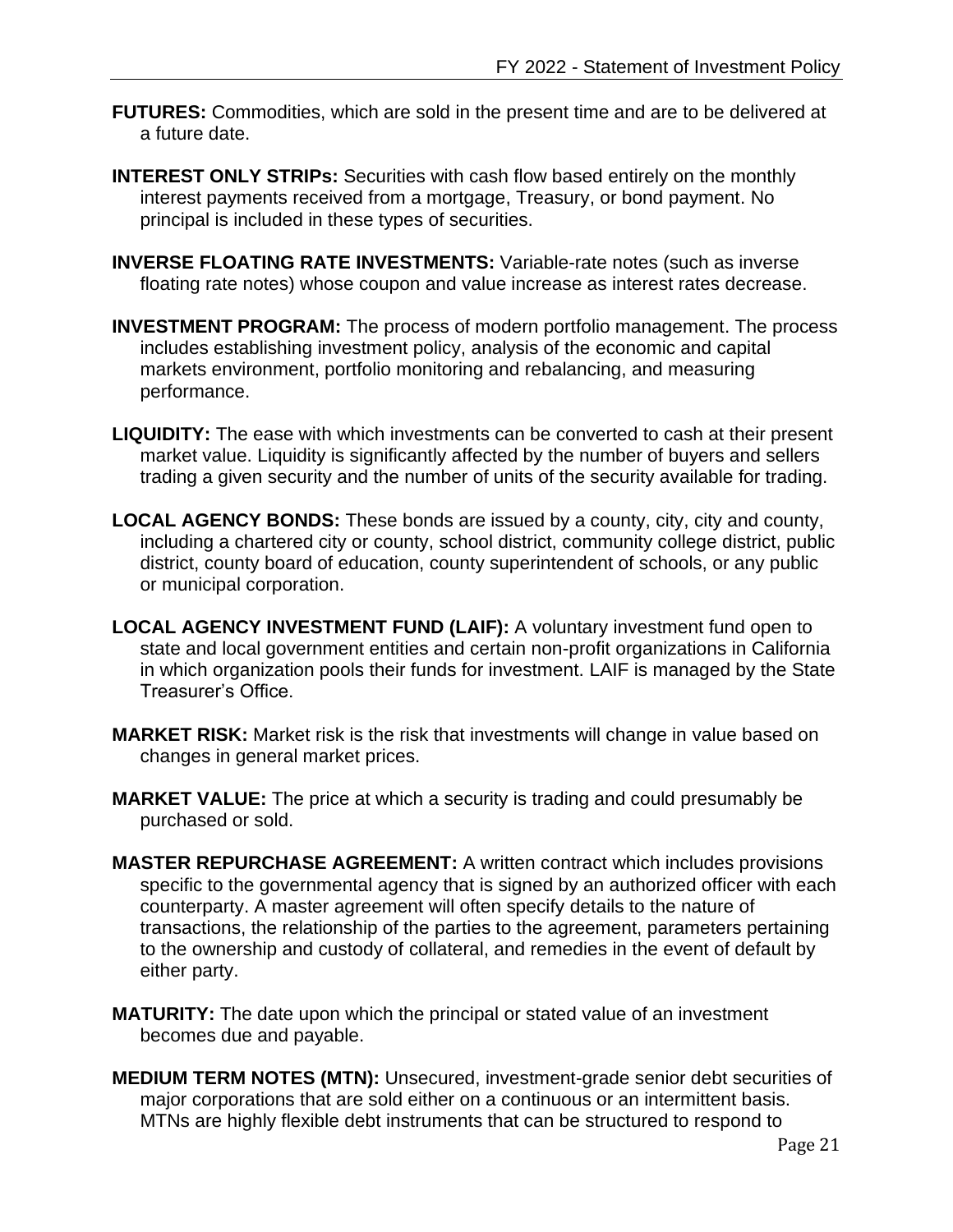market opportunities or to investor preferences*.*

**MONEY MARKET:** The market in which short-term debt instruments (bills, commercial paper, bankers' acceptances, etc.) are issued and traded.

- **MORTGAGE-BACKED SECURITIES**: A debt instrument with a pool of real estate loans as the underlying collateral. The mortgage payments of the real estate assets are used to pay interest and principal on the bonds.
- **MORTGAGE PASS-THROUGH SECURITIES:** A securitized participation in the interest and principal cash flows from a specified pool of mortgages. Principal and interest payments made on the mortgages are passed through to the holder of the security.
- **MUTUAL FUNDS:** An investment company that pools money and can invest in a variety of securities, including fixed-income securities and money market instruments. **Money market mutual funds** invest exclusively in short-term (1-day to 1-year) debt obligations such as Treasury bills, certificates of deposit, and commercial paper. The principal objective is the preservation of capital and generation of current income.
- **NATIONALLY RECOGNIZED STATISTICAL RATING ORGANIZATION (NRSRO):**  The formal term to describe a credit rating agency that is registered with the U.S. securities and exchange commission's office of credit ratings. Ratings provided by NRSROs are used frequently by investors and are used as benchmarks by federal and state agencies. Examples include Moody's, Standard and Poor's, and Fitch.
- **OFFER:** The price asked by a seller of securities. See Ask Price and Bid Price.
- **OPTION:** A contract that provides the right or obligation, depending on the buyer or seller's position within the contract, to buy or to sell a specific amount of a specific security within a predetermined time period at a specified price. A call option provides the right to buy the underlying security. A put option provides the right to sell the underlying security. The seller of the contracts is called the writer.
- **PORTFOLIO:** A collection of securities held by an investor.
- **PRIMARY DEALER:** A group of government securities dealers who submit daily reports of market activity and positions and monthly financial statements to the Federal Reserve Bank of New York and are subject to its informal oversight. Primary dealers include Securities and Exchange Commission (SEC)-registered securities brokerdealers, banks, and a few unregulated firms.
- **PRINCIPAL ONLY STRIPS:** Securities with cash flow based entirely on the principal payments received from an obligation.
- **RANGE NOTES:** A range note is a bond that pays interest if a specified interest rate remains above or below a certain level and/or remains within a certain range.
- **RATE OF RETURN:** The yield obtainable on a security based on its purchase price or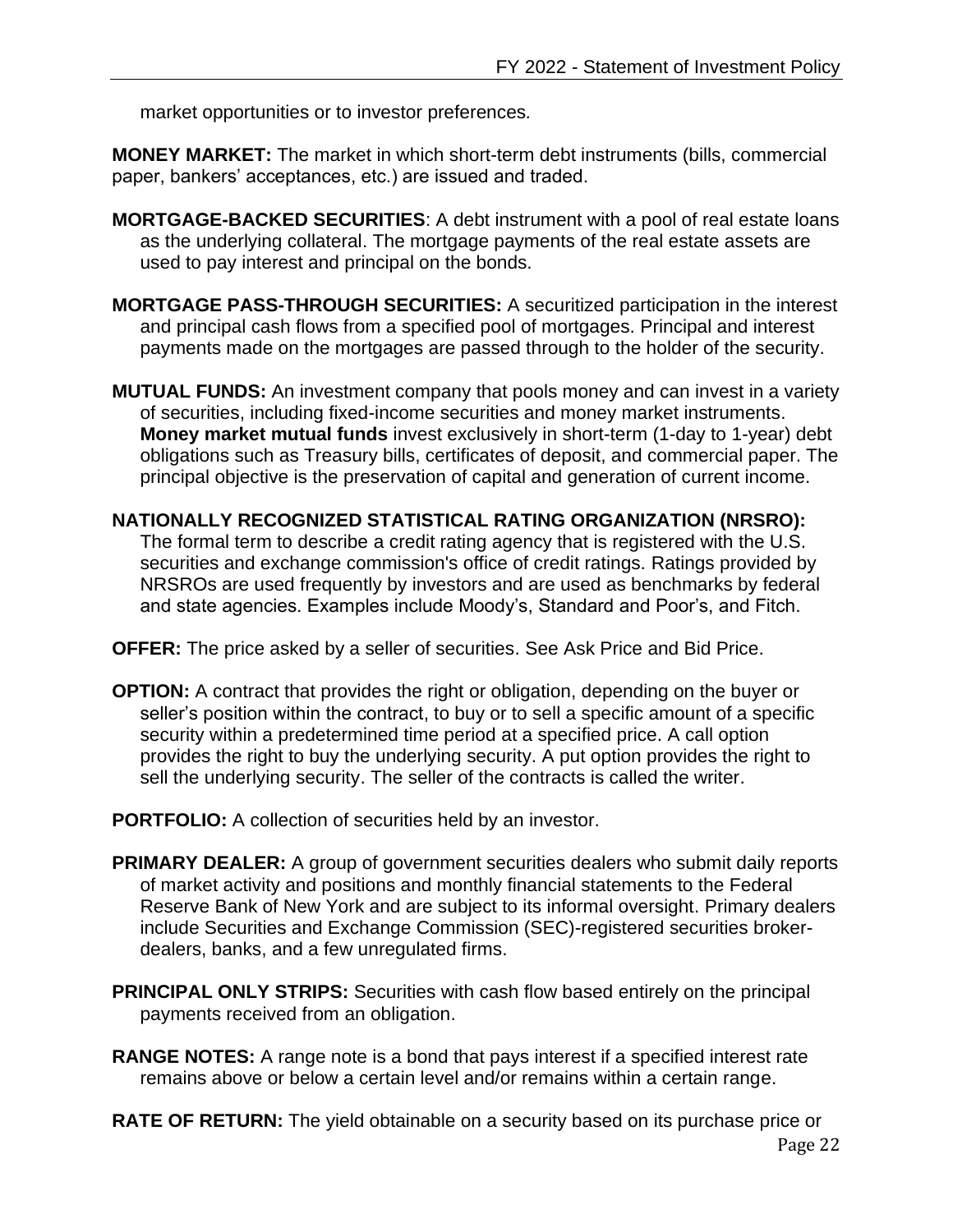its current market price.

- **REPURCHASE AGREEMENT (RP, Repo):** A contractual transaction between an investor and an issuing financial institution (bank or securities dealer). The investor exchanges cash for temporary ownership or control of collateral securities, with an agreement between the parties that on a future date, the financial institution will repurchase the securities.
- **SAFEKEEPING:** A service to customers rendered by banks for a fee whereby securities and valuables of all types and descriptions are held by the bank in the customer's name.
- **SECONDARY MARKET:** A market made for the purchase and sale of outstanding issues following the initial distribution.
- **SECURITIES AND EXCHANGE COMMISSION (SEC):** A federal government agency comprised of five commissioners appointed by the President and approved by the Senate. The SEC was established to protect the individual investor from fraud and malpractice in the marketplace. The Commission oversees and regulates the activities of registered investment advisers, stock and bond markets, broker/dealers, and mutual funds.
- **STATE OBLIGATIONS:** Registered treasury notes or bonds of the 50 United States, including bonds payable solely out of the revenues from a revenue-producing property owned, controlled, or operated by a state or by a department, board, agency, or authority of any of the 50 United States.
- **STRIPS:** [Bonds](http://www.investorwords.com/521/Bond.html), usually issued by the [U.S. Treasury,](http://www.investorwords.com/5196/U.S._Treasury.html) whose two components, [interest](http://www.investorwords.com/2531/interest.html) and repayment of [principal,](http://www.investorwords.com/3839/principal.html) are separated and sold individually as [zero-coupon](http://www.investorwords.com/5377/zero_coupon_bonds.html)  [bonds.](http://www.investorwords.com/5377/zero_coupon_bonds.html) Strips are an acronym for Separate Trading of Registered Interest and Principal of Securities.
- **SUPRANATIONALS:** International financial institutions that are generally established by agreements among nations, with member nations contributing capital and participating in management. Supranational bonds finance economic and infrastructure development and support environmental protection, poverty reduction, and renewable energy around the globe.
- **TRUSTEE:** An individual or [organization,](http://www.investorwords.com/3504/organization.html) which holds or manages and invests [assets](http://www.investorwords.com/273/assets.html) for the [benefit](http://www.investorwords.com/461/benefit.html) of another. The trustee is legally obliged to make all trust-related decisions with the trustee's interests in mind, and may be liable for damages in the event of not doing so.
- **U.S. AGENCY OBLIGATIONS:** Federal agency or United States governmentsponsored enterprise obligations (GSEs), participations, or other instruments. The obligations are issued by or fully guaranteed as to principal and interest by federal agencies or United States government-sponsored enterprises. Issuers include: Fannie Mae, Farmer Mac, Federal Farm Credit Banks, Freddie Mac, Federal Home